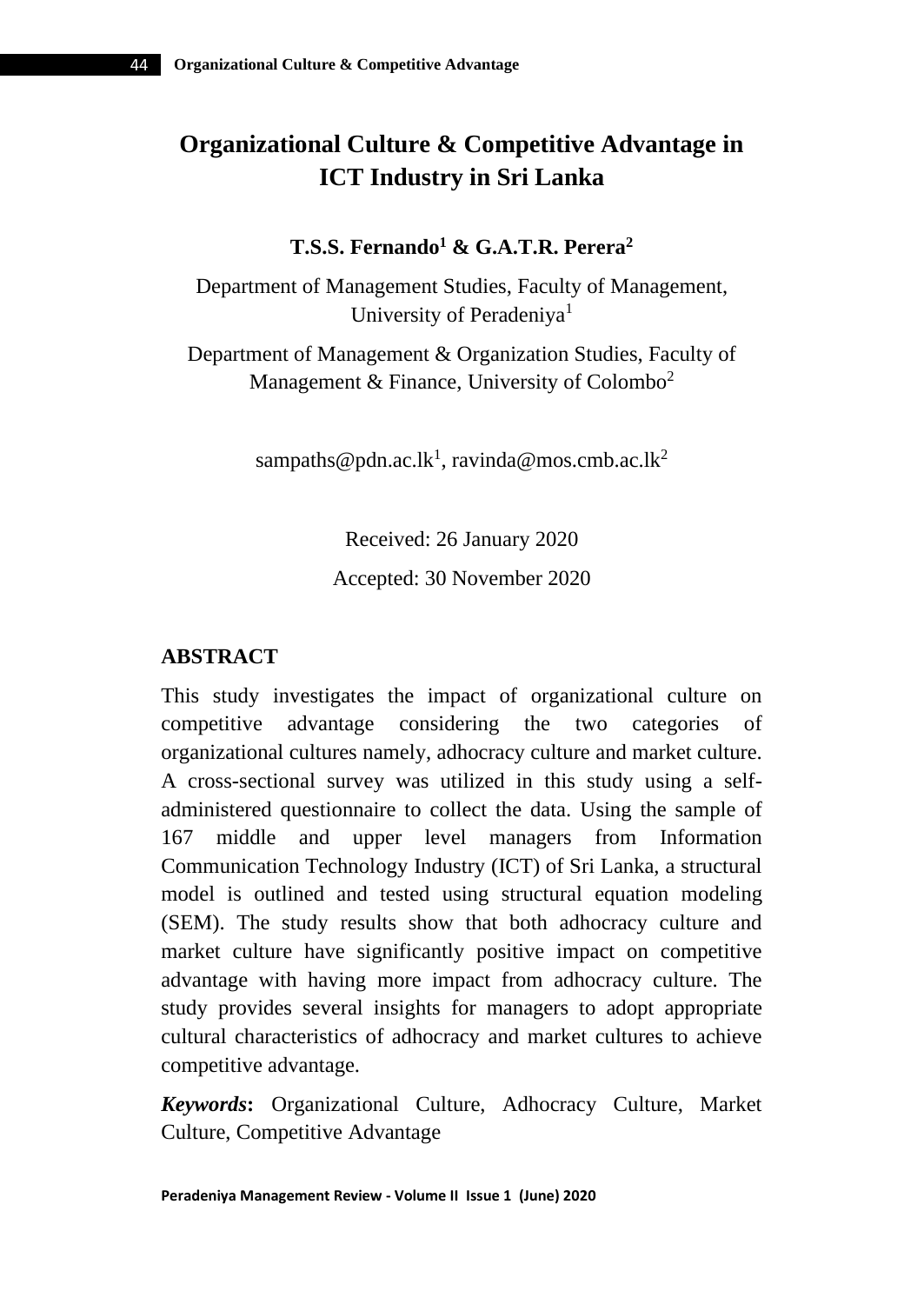# **1. Introduction**

## **1.1 Background of the Study**

Information Technology sector has the cut-throat competition and achieving competitive advantage is more difficult in such a hightechnology industry (Kaur and Metha, 2017). Sri Lankan Information Communication Technology (ICT) industry also a rapidly growing industry and according to Sri Lankan ICT workforce survey (2013), the ICT sector has become a key driver of economic growth, providing a great deal of benefits to the people of the country such as creates job opportunities for youth and women, enhances universal access to information which fosters social inclusion and justice, helps the economy by increasing the efficiency of markets, connects communities to global value chains and raises the productivity of economic activities and stimulating innovations. Further, it plays a major role in converting Sri Lanka into a knowledge hub.

In addition, Sri Lankan IT/BPM industry made significant progress over the last five years in the country (Sri Lankan IT/BPM Industry Review, 2014). Further, this review reveals that "Export revenue grew from USD 213 million in 2007 to an estimated USD 720 million in 2013. Total employment grew from 33,700 in 2007 to an estimated 75,100 employees in 2013.The number of companies in the industry grew from 170 in 2007 to over 220 in 2013".

According to Sri Lankan IT/BPM Industry Review (2014), "the vision of the ICT/BPM industry in 2022 is to reach to USD 5 billion in revenue, create 200,000 direct jobs and 1,000 startups by 2022." With that vision it can be expected that future ICT sector in Sri Lanka will be very competitive. Moreover, as per the Sri Lankan IT/BPM industry review (2014), Sri Lanka's competitive advantage in IT/BPM is built around agility, cost, a niche talent base, ethics, and cultural adoptability. It explains that cultural adaptability and agility are required to achieve competitive advantage.

Oragnizational culture is an important topic in business and it plays a meaningful role in organizations affecting employees roles and organizationl operations through out a firm (Sadri and Lees, 2001). Further, culture is not only determinant of organizational success or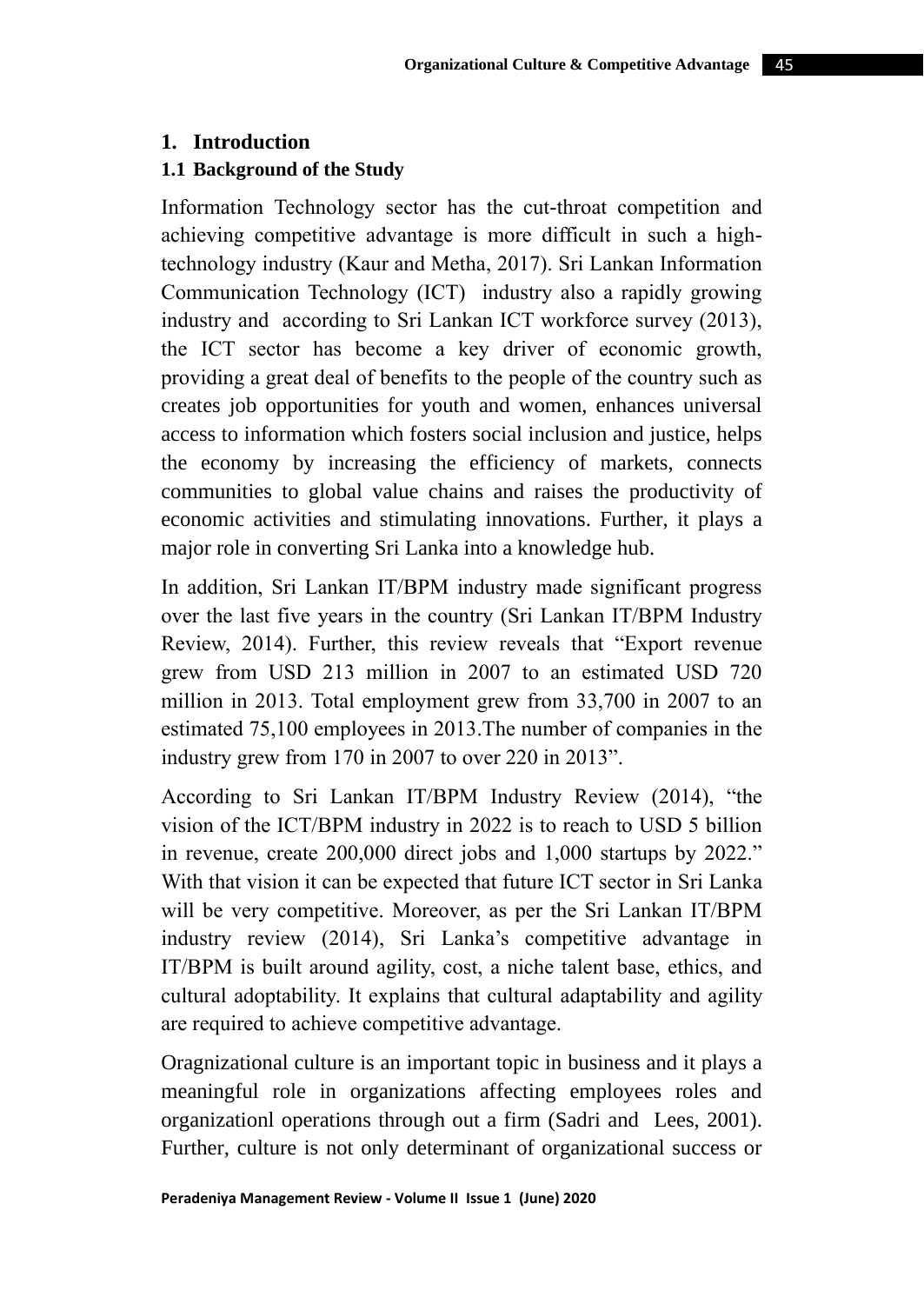failure, it can be a significant source of competitive advantge. As cited by Polychroniou and Trivillas (2016), Barney (1986), Foss et al.v (2013) mention that theorists' and practitioners' are interested into the topic of organizational culture literature since the organizational culture is related to performance.

Daft (2012) says that the internal environment within which managers work includes organizational culture, production technology, organization structure, and physical facilities. Further, he explain that the organizational culture surfaces as extremely important to competitive advantage and the internal culture must fit the needs of the external environment and company strategy. Schein (1985) suggests that culture may be represented as "successive skins of an onion". An organization, which is able to maintain a "strong" culture, is likely to enjoy introvert and extrovert firm performance such as higher level of person–organization fit, commitment, innovation, financial performance and competitive advantage (Destler, 2016).

### **1.2 Problem Statement**

Although the extent of impact is different, all most all the organizations are facing massive competition. Cut-throat competition is unavoidable in ICT industry in any country since ICT industry is growing and technological environment is changing rapidly. It is true for Sri Lanka too. In such scenario, achieving competitive advantage is very hard and firms using their resources and competences in order to develop new strategies to win the competition. As an internal force, organizational culture plays a major role in achieving competitive advantage. Further, organizational culture and its components such as values, assumptions, beliefs, and symbols have important effects on an organization's sustainable competitive advantage (Almuslamani and Daud, 2018). Therefore, this study investigates the "impact of organizational culture that has on competitive advantage in Information Communication Technology (ICT) Industry in Sri Lanka considering the two categories of cultures namely, adhocracy culture and market culture."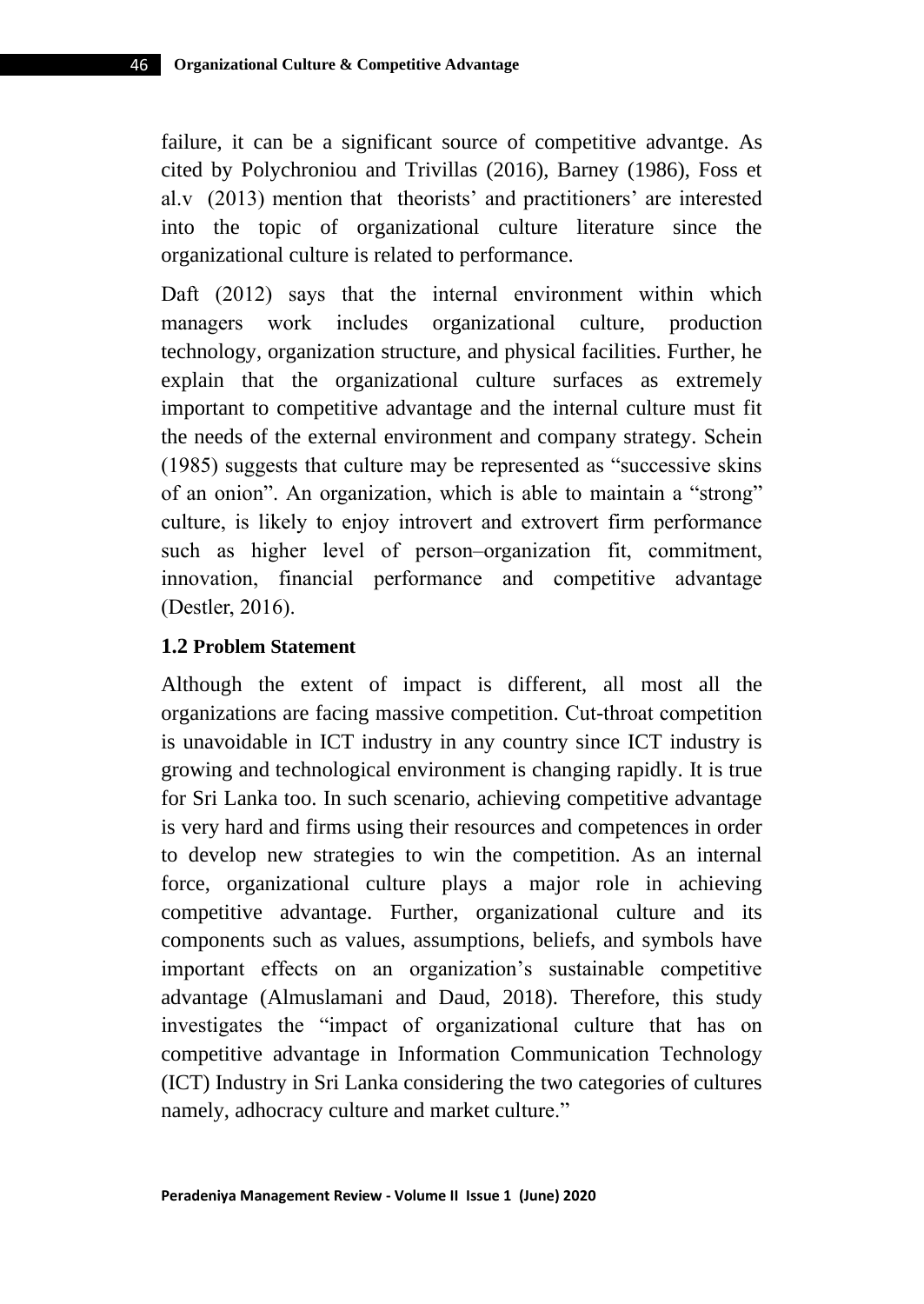# **1.3 Research Question**

• What is the impact of organizational cultures that has on competitive advantage in Information Communication Technology (ICT) Industry in Sri Lanka?

# **1.4 Research Objective**

Derived from the research question, research objective is

• To investigate the impact of organizational culture that has on competitive advantage in Information Communication Technology (ICT) Industry in Sri Lanka

# **1.5 Research Hypothesis**

Resource Based View (RBV) explains that organizations are able to achieve competitive advantage by using distinctive capabilities (unique resources and core competencies) they have. Firm resources include all assets, capabilities, organizational processes, firm attributes, information, knowledge and others (Daft, 2012). Moreover, he explains that corporate culture is one of the internal resources. Thus, as an internal resource, culture also can be a source of competitive advantage. Based on this theory this study can hypothesize:

*H1: Adhocracy culture has significant effect on the competitive advantage in the ICT industry in Sri Lanka.* 

*H2: Market culture has significant effect on the competitive advantage in the ICT industry in Sri Lanka.*

# **1.6 Significance of the Study**

This study has been undertaken based on the theory of RBV. As cited by Li and Liu (2014), Lin and Germain (2003) suggest that Westerngenerated theories may not be fully applicable to societies with vastly different socioeconomic conditions. Theoretical and empirical examination of the theory's applicability in Sri Lanka is valuable endeavor. Therefore, findings of this study provide important implications for ICT firms operating in other developing countries too. Although the research has been undertaken in other countries relevant to organizational culture and competitive advantage, there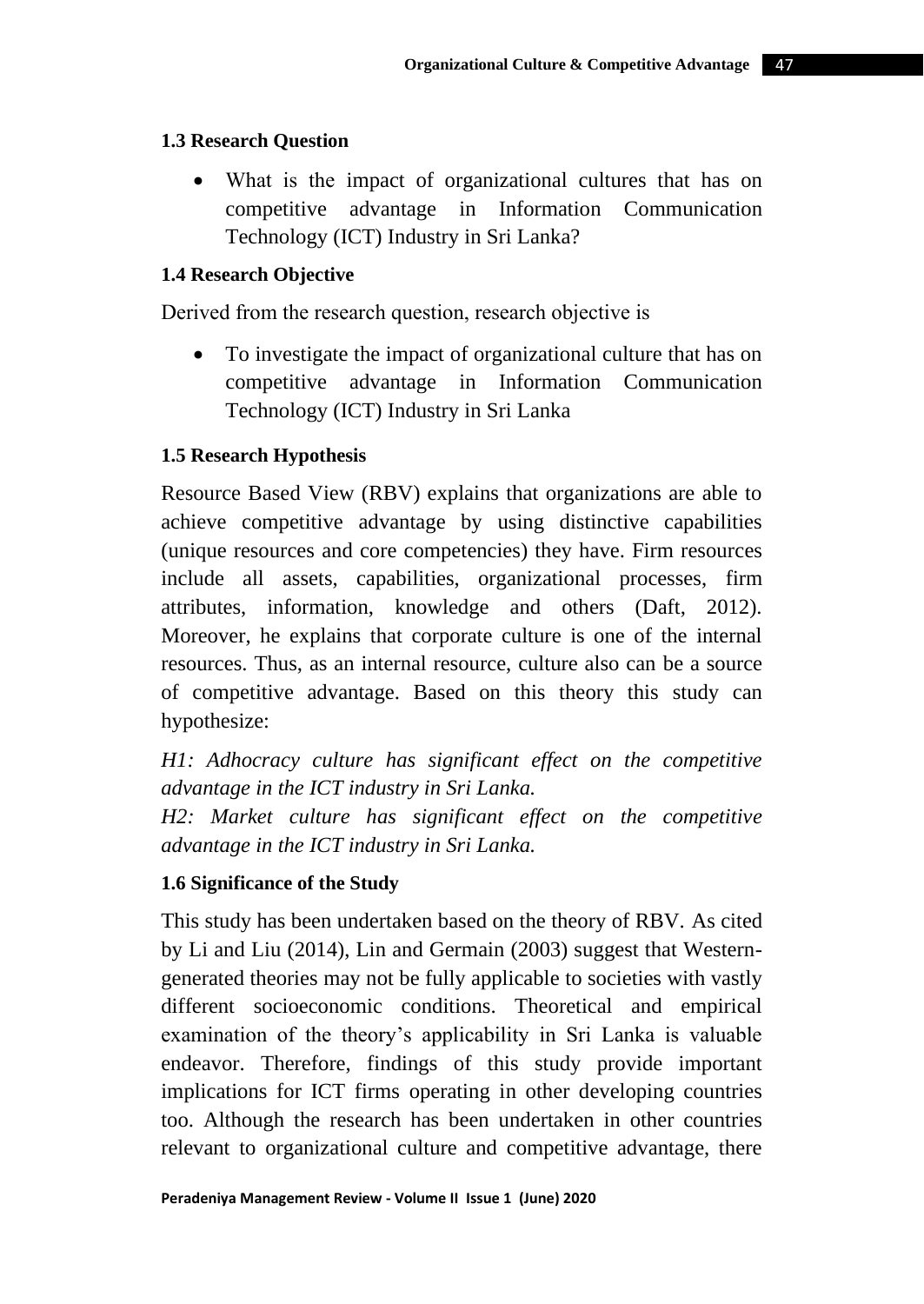was a dearth of research in Sri Lanka. Therefore, literature, conceptual framework and findings of this study help other researcher to undertake new research related to organizational culture for other important industries in Sri Lanka. This study will be more important for the managers who work for ICT firms in Sri Lanka. They will be able to develop appropriate organizational cultures for their organizations in order to achieve competitive advantage and make appropriate decisions based on the findings.

#### **2. Literature Review**

#### **2.1 Resource Based View**

Organizations pursue different strategies to achieve competitive advantage over competitors. Various scholars have discussed different views on how organizations are able to achieve competitive advantage. Those views help organizations to decide what kinds of resources, capabilities, and methods should be used to achieve competitive advantage. However, the researcher used the Resource Based View Theory (RBV) for this study, since, compare to other views; it explains clearly how an organization can achieve competitive advantage by using capabilities of an organization.

The RBV theory was mainly developed in the late 1980s and 90s, while later there were adjustments. As cited by Barney (1991), the RBV examines the link between a firm's internal characteristics and performance. As the basis for a competitive advantage, the RBV considers the application of a bundle of tangible and intangible resources (Penrose, 1959). As Johnson et al. (2008), the RBV argues that the competitive advantage and superior performance of an organization is explained by the distinctiveness of its capabilities. According to them, strategic capability is the resources and competences of an organization needed for to survive and prosper. Further, they explain resource can be two types, namely tangible and intangible. Ray et al. (2004) argue that intangible resources are more likely to be a source of sustained competitive advantage rather than tangible ones. Tangible resources are the physical assets of an organization such as plant, labor and finance and intangible resources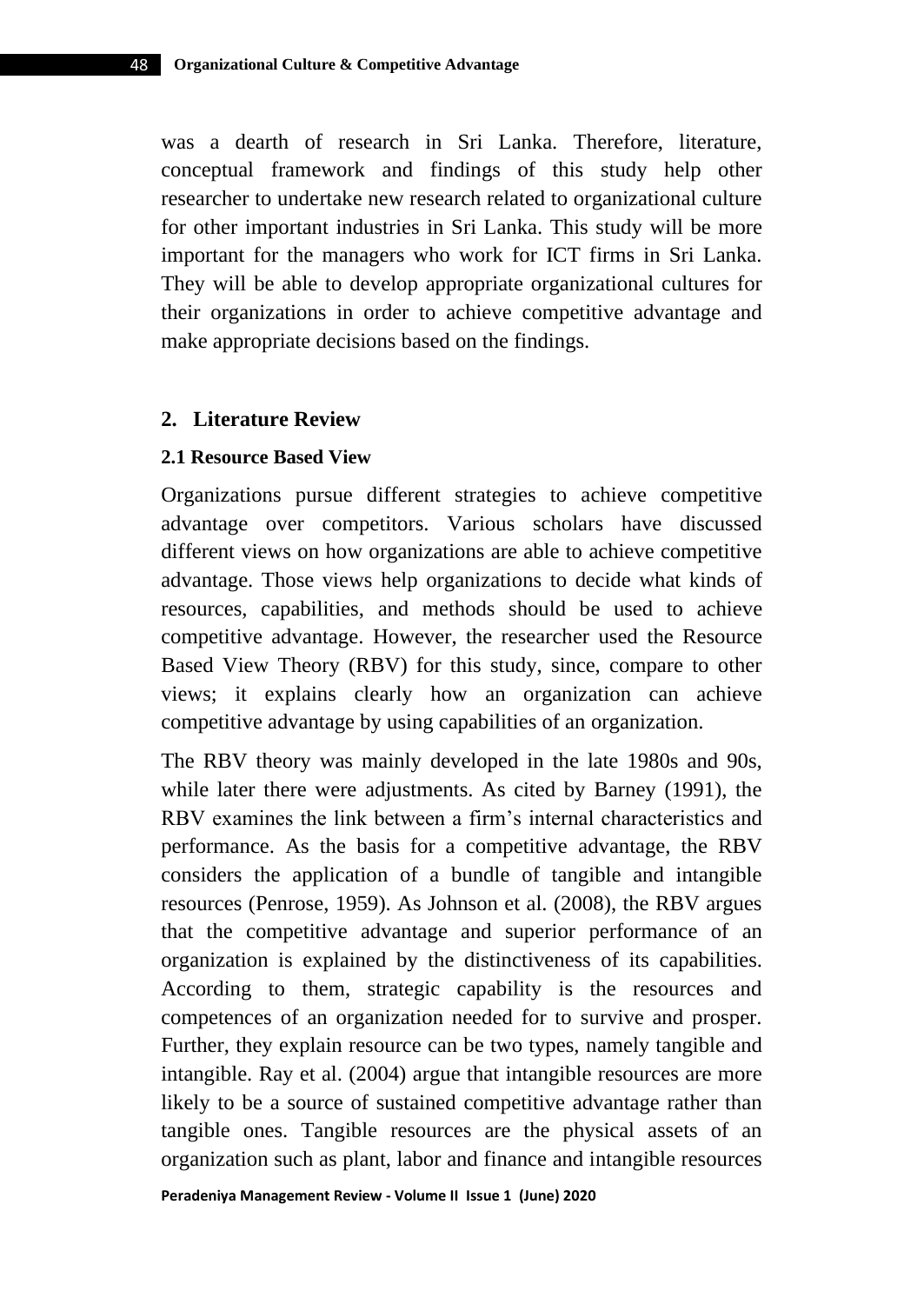are non-physical assets such as information, reputation and knowledge.

The major problem that most organizations face is sustaining the competitive advantage. Researchers have proven that when firms have resources that are valuable, rare, inimitable, and nonsubstitutable (VRIN attributes), they can achieve sustainable competitive advantage (Barney, 1991). Johnson et al. (2008) say that organizations must have capabilities that are of value to its customers. Rarity of capabilities is also important to sustain competitive advantage for an organization and ease of transferability, sustainability and core rigidities make capabilities rare (Johnson et al., 2008). Inimitability of competencies strengthens the sustainable competitive advantage and if the capabilities are more substitutable, sustainable competitive advantage could not be achieved.

#### **2.2 Organizational Culture**

The organizational culture is a complex phenomenon, which is categorized by many aspects (Ginevicius and Vaitkunaite, 2006). Deshpande and Webster (1989) defined organizational culture as the pattern of shared values and beliefs that help individuals understand organizational functioning and thus provide them with the norms for behavior in the organization. According to the Ginevicius and Vaitkunaite (2006), organizational culture is a pattern of shared basic assumptions, which are formed, when members of organization solve the problems of external adaptation and internal integration.

Schein (1985) explains culture has three levels namely artifacts, values and basic assumptions. Moreover, he define basic assumption are the taken for granted beliefs about reality and human nature. Values are social principles, philosophies, goals and standards considered to have intrinsic worth and artifacts are visible, tangible and distinct results of activity grounded in values and assumptions.

Organizational culture plays a vital role in understanding organizational dynamics and it distinguishes the members of one organization from other people (Demir et al., 2011). An organization, which is able to maintain a strong culture, is likely to enjoy introvert and extrovert firm performance such as higher level of person–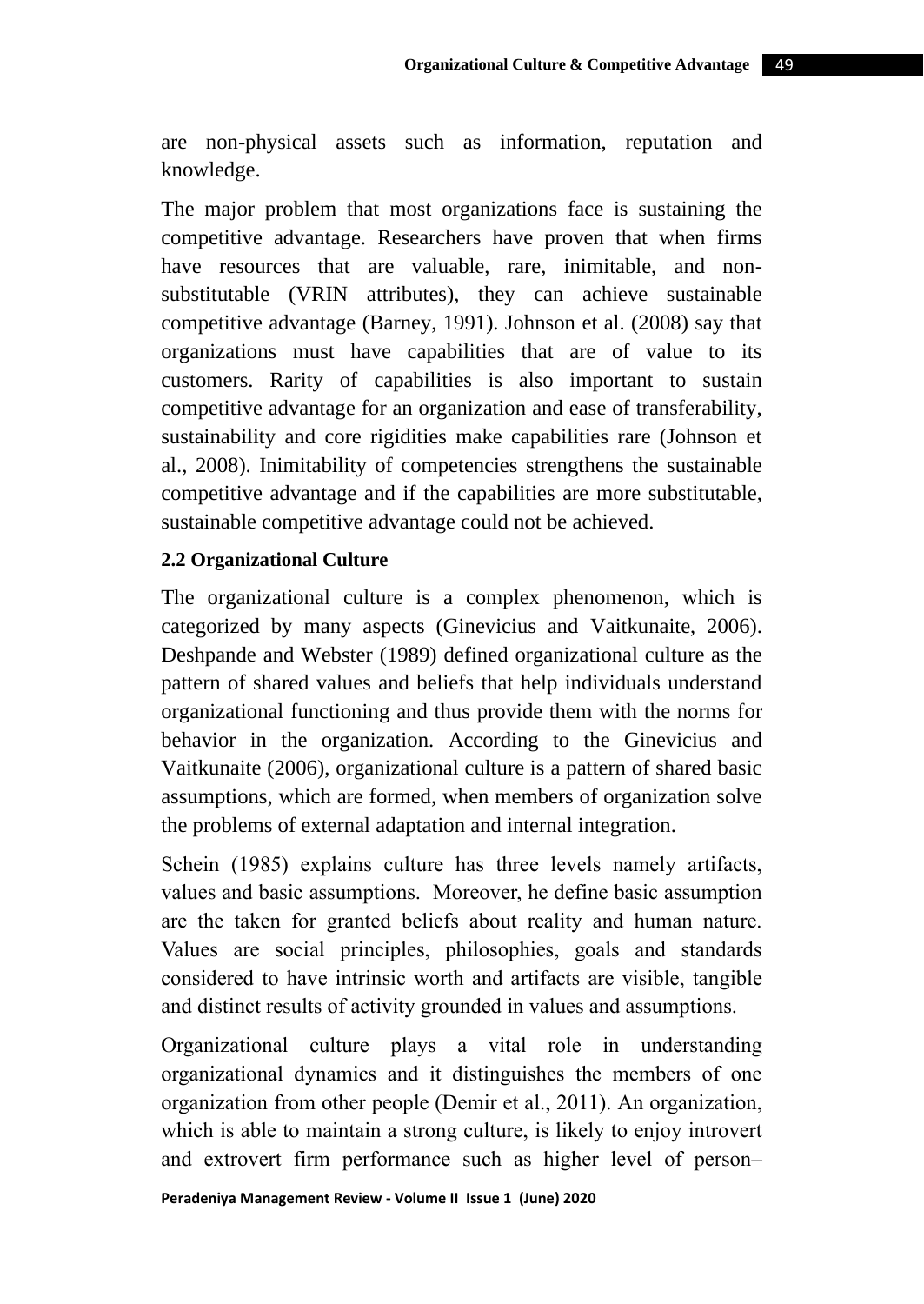organization fit, commitment, innovation, financial performance and competitive advantage (Destler, 2016).

A multitude of organizational culture models can be found in literature (Maximini, 2015). They are Harrison's culture model, Deal and Kennedy's culture model, Schneider's culture model and Denison and Misra's model are some of them. This study uses Organizational Culture Assessment Instrument (OCAI) which is based on Competing Value Framework (CVF). According to Maximini (2015), this model is a statistically validated and widely used tool to diagnose the organizational culture compare to other models. Polychroniou and Trivellas (2018) highlight many researchers adopted and verified Competing Value Framework of culture.

According to Quinn and Kimberly (1984), the CVF approach to organizational culture which meets all the criteria as a devise for mapping organizations' culture and can be used to conduct comparative analysis. In addition, Howard (1998) highlighted some supportive evidence that CVF gives advantages to evaluate cultures since it specifies a descriptive content of organizational culture and identifies dimensions as well as it can be used to evaluate similarities and differences across cultures. Further, Quinn and Kimberly (1984) say that CVF discovers the deep structure of an organizational culture. This culture model places an organization in a continuum. One axis describes the continuum from organic (flexibility and spontaneity) to mechanistic (control, order, stability). Other one explains the continuum from internal maintenance (smoothing activities, integration) to external positioning (competition, differentiation) Based on that, they identify four types of cultures, such as clan, adhocracy, hierarchy and market (Cameron and Quinn, 2011).

As per Deshpande et al. (1993), above four cultures provide different degree of business performance in competitive markets. Further they emphasize that a market culture and an adhocracy culture provide better performance than a hierarchical and a clan culture. The market culture focuses on competitive advantage than market superiority whereas adhocracy culture emphasizes on innovation,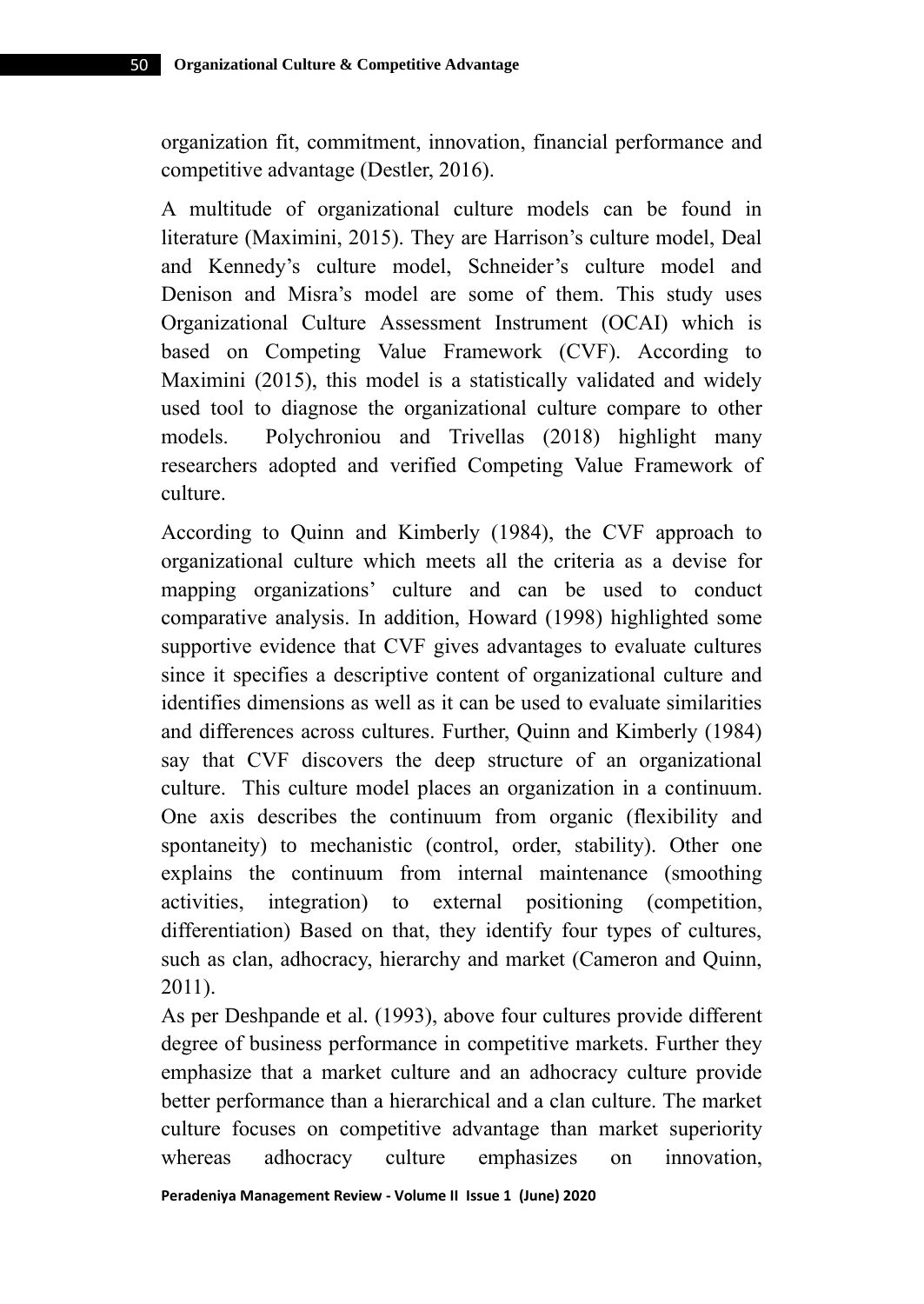entrepreneurship and risk taking. Thus, both cultures focus external positioning while other two cultures namely, clan culture and hierarchical culture focus internal maintenance. Achieving competitive advantage requires focusing more on external positioning to adapt changes happening to internal environment before competitors. Therefore, researcher has used only adhocracy and market cultures for this study.

#### **2.3 Market Culture**

According to Deshpande et al. (1993), market culture more emphasis on competitive advantage and market superiority. Market culture assumes that external environment is aggressive rather than benign, consumers are demanding, expecting high value and organizations are trying to increase the competitive position. Thus, managers should work for productivity, results and profits (Maximini, 2015). Further he says that this kind of culture should be a result-oriented culture and always drives towards the success which is measured through market share and penetration. As per Cameron and Quinn (1999), market culture is an organization that focuses on external positioning with a need for stability and control. Further, characteristics of such a culture are being a results-oriented organization, the major concern is getting the job done, people are competitive and goal oriented, the leaders are hard drivers, producers and competitors are tough and demanding, the glue that holds the organization together is an emphasis on winning ,reputation and success are common concerns, the long-term focus is on competitive actions and achievement of measurable goals and targets, success is defined in terms of market share and penetration, competitive pricing and market leadership are important, the organizational style is harddriving and competitiveness (Cameron and Quinn,1999).

## **2.4 Adhocracy Culture**

Another culture that was introduced under competing value framework is adhocracy culture. This culture is categorized by flexibility and has external focus (Polychroniou and Trivellas, 2018). According to Cameron and Quinn (1999), adhocracy culture focuses on external positioning with a high degree of flexibility and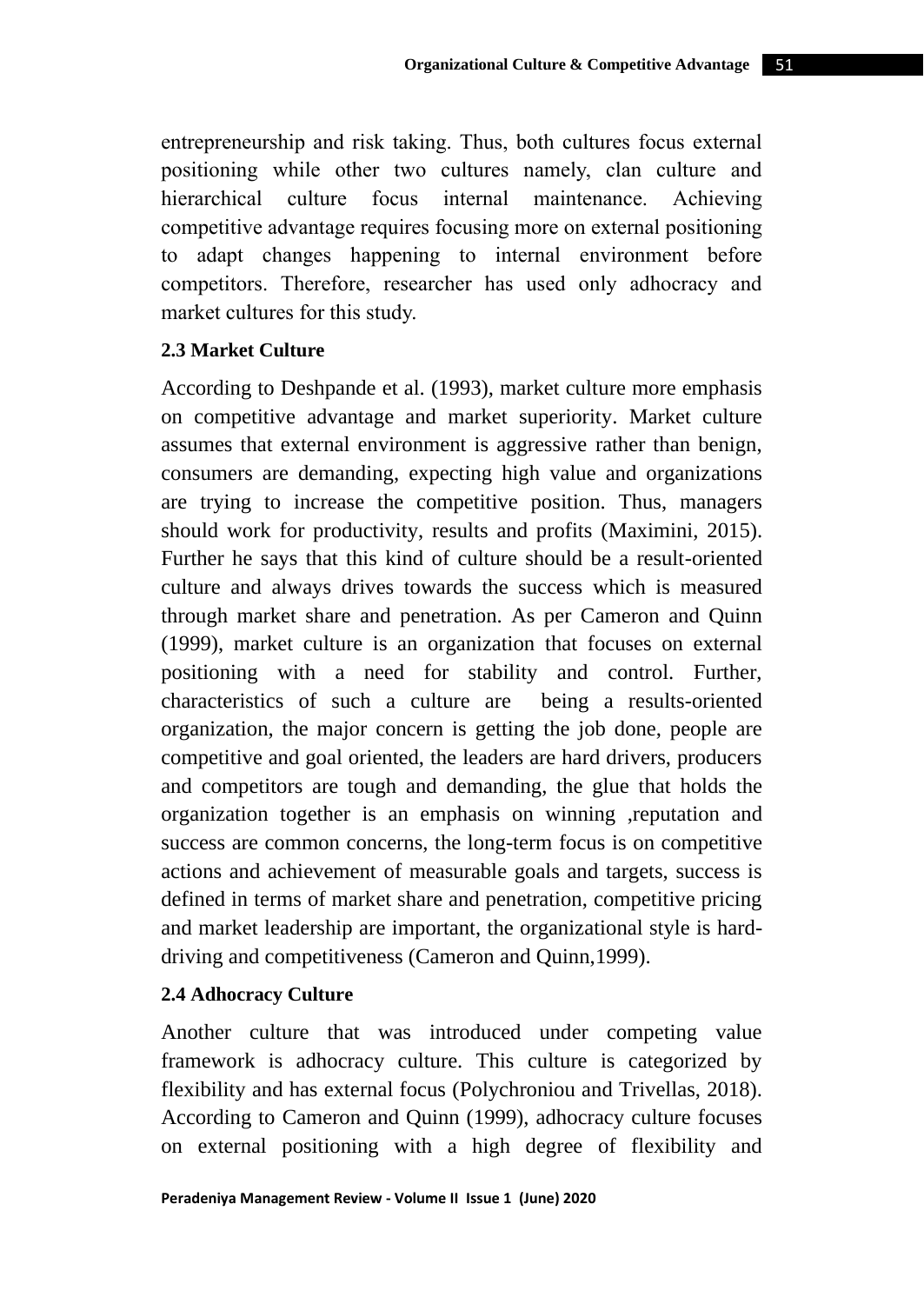individuality. The major characteristics of such a culture are dynamic, entrepreneurial, and creative place to work, people stick their necks out and take risks, the leaders are considered to be innovators and risk takers. the glue that holds the organization together is commitment to experimentation and innovation, the emphasis is on being on the leading edge, the organization's longterm emphasis is on growth and acquiring new resources, success means gaining unique and new products or services, try to being a product or service and the organization encourages individual initiative and freedom (Cameron and Quinn, 1999).

#### **2.5 Competitive Advantage**

As cited by Sigalas et al. (2013), Barney (1991), Eisenhardt and Martin (2000), and O'Shannassy (2008) explain that there are a great deal of literature on strategic management and sources and determinants of competitive advantage, amazingly available literature does not provide any clear definition of competitive advantage. Sigalas and Pekka (2013) also emphasized that there are multiple meanings of competitive advantage and there is no consensus among the authors on a single conceptually clear and unambiguous definition. Further, they highlight that apart form few definitions most of definitions that are available in the literature are fuzzy.

Peteraf and Barney (2003) explain that an enterprise has a competitive advantage if it is able to create more economic value than the marginal (breakeven) competitor in its product market. Further, they define economic value as the value created by an enterprise in the course of providing a good or service (that) is the difference between the perceived benefits gained by the purchasers of the good and the economic cost. According to Newbert (2008), competitive advantage is the degree to which a firm has exploited opportunities, neutralized threats and reduced costs. Barney (1991) highlighted that if a firm implements a value creating strategy which is not being implemented by any current or potential competitors, competitive advantage can be achieved. Ma (2000) has mentioned that competitive advantage is relational term. Porter (1985) explained that there are two basic types of competitive advantage namely cost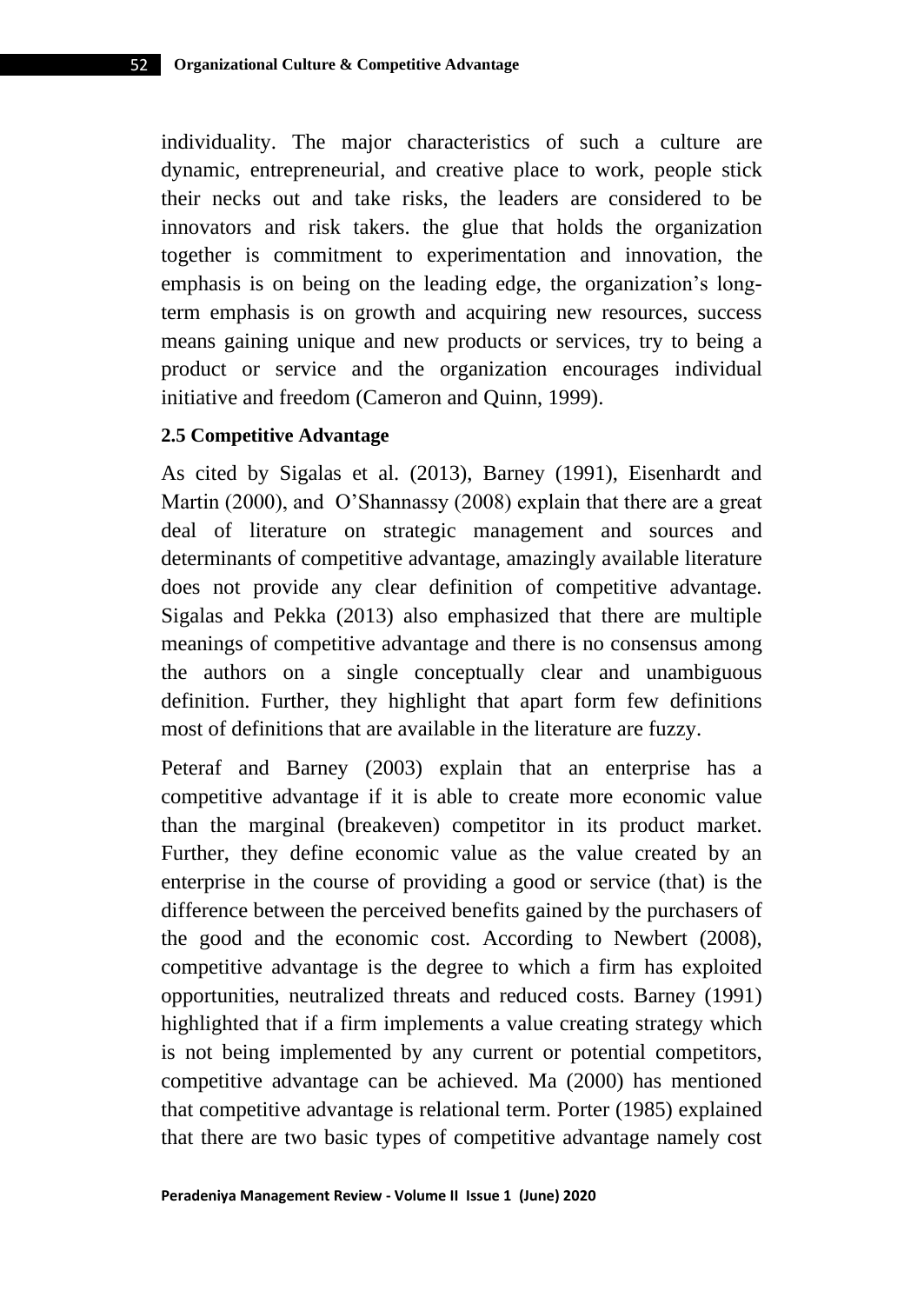leadership and differentiation. Further, he emphasized that these two basic types of competitive advantage generate three different strategies: cost leadership, differentiation and focus. Focus strategy is two kinds: cost focus and differentiation focus which focus narrow market. Cost letdership is when a firm trying to become a low cost producer in the industry and differentiation is when a firm is triing to be unique than competitors in the industry by using some dimensions which the buyers expect when they purchase product (Porter, 1985). Therefore, with above discussion, it can be concluded that there should be a comparison when defining, expressing the term competitive advantage, and discussing about the dimensions and characteristics. That comparison should happen between focal frim and its competitors.

According to Li and Liu (2014), most researches employ public archive data to measure competitive advantage, among them Return on Assets (ROA) and Tobin's Q are popular proxies. He further mentions that firms may be not willing to provide their financial data. Li and Liu (2014) have measured the competitive advantage by questions, reflected by 7 financial indicators and non-financial indicators compared with the rivals in the industry namely higher profit growth rate, higher sales revenue growth rate, lower operating cost, better product and service quality, increasingly higher market share, more profitable old customers and more profitable new customers.

Kuar and Metha (2017) define competitive advantage as the ability to gain and maintain a higher market share by offering superior products and services while earning a greater sales revenue and higher profit growth rate vice versa competitors. Thus, they have used higher profit growth rate, higher market share, higher sales revenue growth rate, more profitable new customers, more profitable old customers and better product and service quality to define and measure the competitive advantage.

This study uses the definition of competitive advantage defined by Kuar and Metha (2017) and uses the items used by Li and Liu (2014), Kuar and Metha (2016), and Peters et al. (2016) for their studies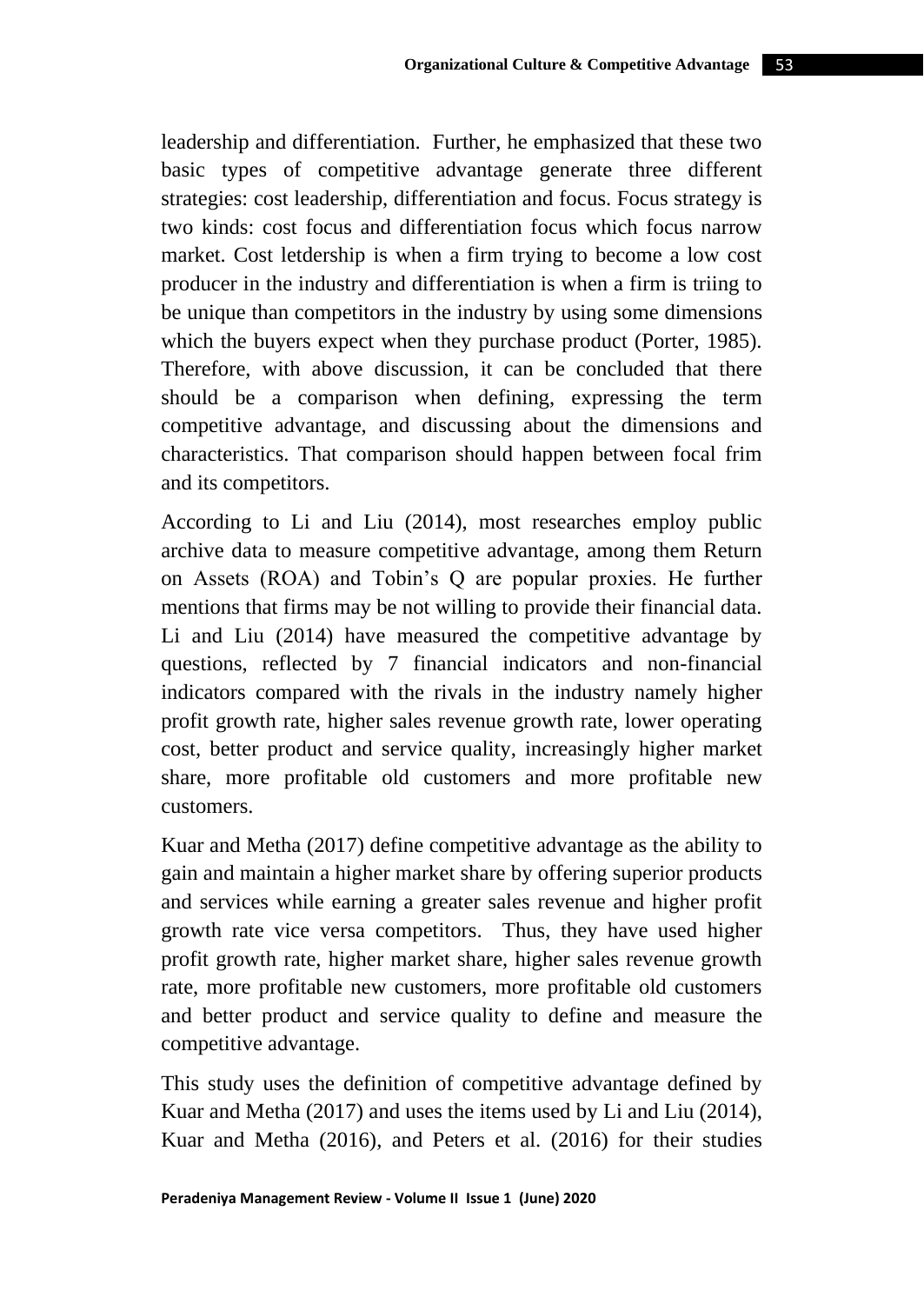namely, higher profit growth rate, higher sales revenue growth rate, lower operating costs, better product and service quality, increasingly higher market share, more profitable old customers and more profitable new customers.

# **2.6 Relationship between Organizational Culture and Competitive Advantage**

If a culture of a firm is valuable, rare and imperfectly imitable, that culture provides sustainable competitive advantage (Barney, 1986). Sadri and Lees (2006) also say that organizational culture has positive impact on competitive advantage and not only has that it becomes a prerequisite for success. Organizational culture is multidimensional phenomenon which influences enterprise success (Ginevicius and Vaitkunaite, 2006).

Dahlgaard and Dahlgaard (2010) highlight that right culture ensuring on customer care, creativity, innovation, organizational learning and team working should be established to produce organizational innovation and achieve sustainable competitive advantage at the organizational level. Polychroniou and Trivellas (2016) also say that culture balance not only facilitates a firm's superior performance but also strengthens the impact on introvert and extrovert performance outcomes, confirming its moderated effects especially on introvert firm performance. Moreover, Almuslamani and Daud (2018) also show that the adhocracy culture and the market culture have significant and positive effect on sustainable competitive advantage.

## **2.7 Conceptual Research Framework**

As discussed above, RBV mentions that competitive advantage of an organization comes from organizational resources and competencies (Barney, 1991). According to Daft (2012), firm resources include all assets, capabilities, organizational processes, firm attributes, information, knowledge and others. Further he explains that internal environment within which managers' work includes corporate culture, production technology, organization structure, and physical facilities. The current study uses the Organizational Culture Assessment Instrument (OCAI) which is based on Competing Value Framework (CVF) (Cameron and Quinn, 1999). Thus, following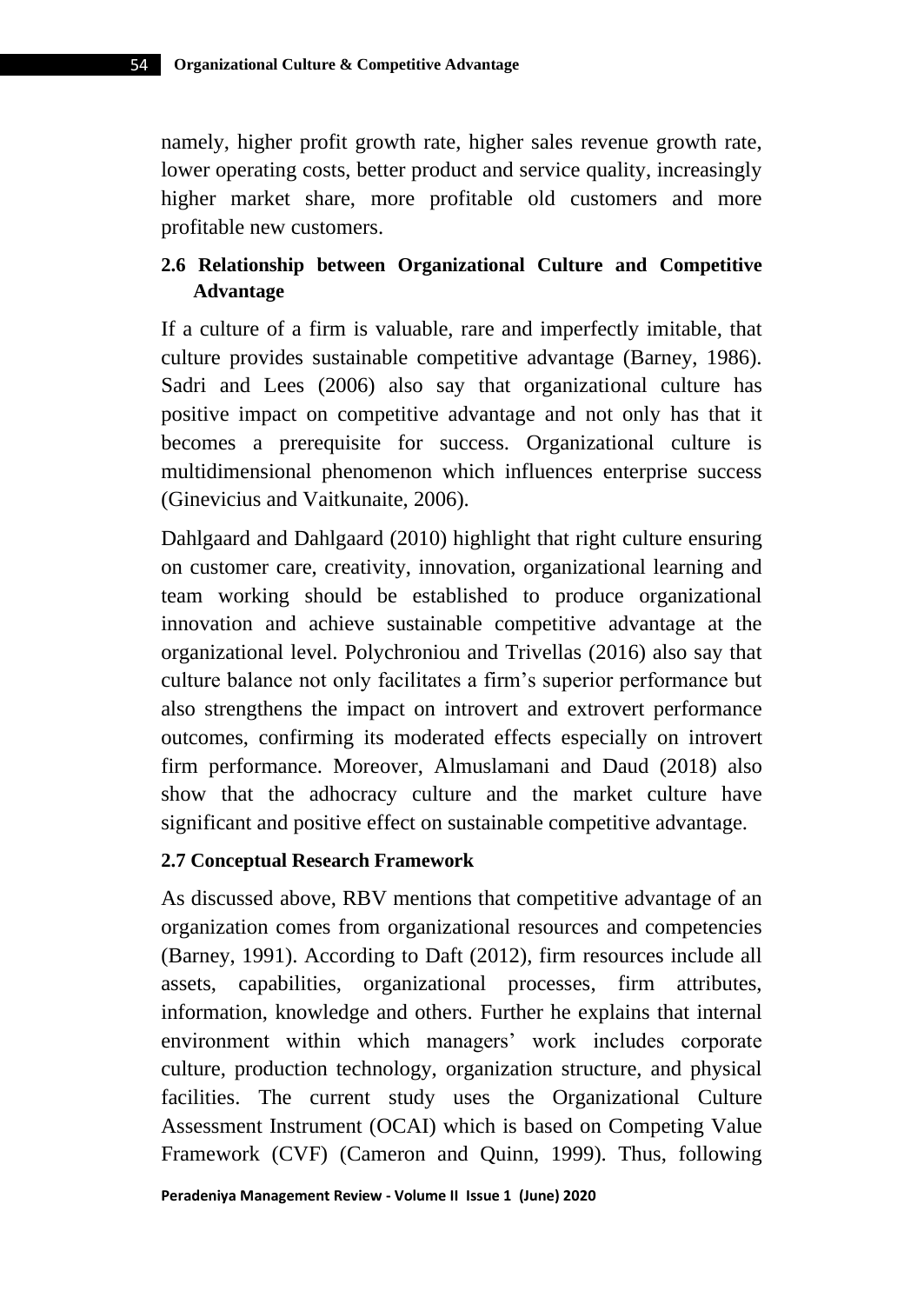conceptual research framework is developed based on the RBV and CVF and is shown figure 1. There are two independent variables (adhocracy culture and market culture) and one dependent variable (Competitive advantage) in the framework.



*Source: Developed by the Researcher*

# **Figure 1: Conceptual Research Framework**

## **3. Methodology**

As per the nature of the objectives, this study comes under the positivist paradigm. Since the researcher is working with observable social realities and the end result can be generalized to similar settings (Remenyi, 2002). In this study, the population of the study includes the total number of ICT firms in Sri Lanka. From this study, convenience sampling technique was employed to draw the sample from the population since the exact number of ICT firms in Sri Lanka is unknown. The unit of analysis was a firm and sample covered the ICT firms which are suppliers of ICT products and services (ICT companies), suppliers of IT-enabled services (ITeS; BPO companies) and ICT training organizations.

Based on the previous literature, data were collected from upper level managers and middle managers who have been working in the same firm within ICT industry for over one year to ensure the quality of data (Li and Liu, 2014) by using a questionnaire. Top level and middle level mangers possess overall idea about the organization than other managers and employees who below them. Especially items related to competitive advantage are very important and information related to them is known by higher level managers. Therefore,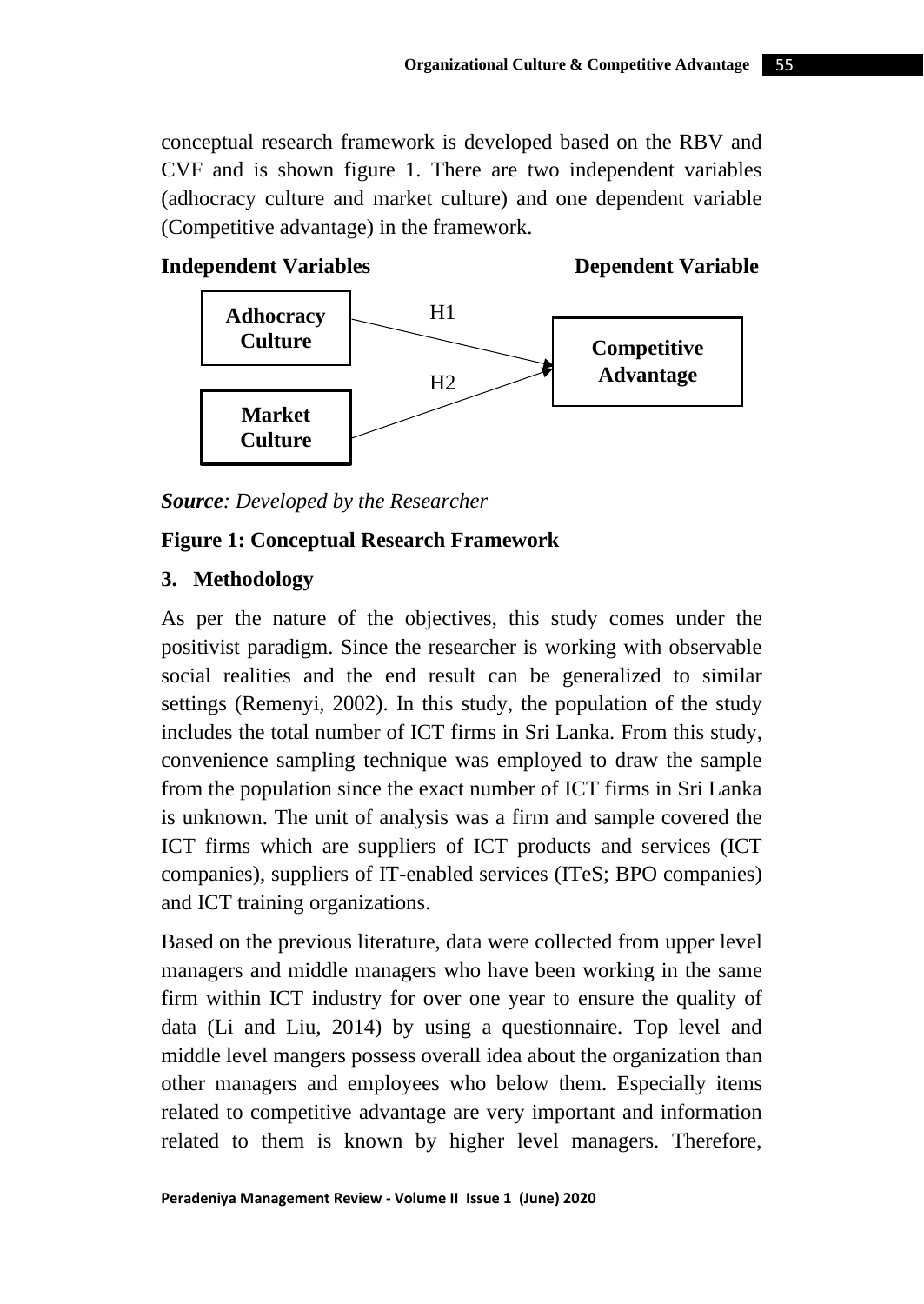collecting data from top level managers and middle level managers ensure the quality and accuracy of data provided. The questionnaire comprises of 21 questions to measure the 3 constructs (adhocracy culture, market culture and competitive advantage). The survey questionnaire is divided into two parts. The part (A) includes questions formulated in order to obtain a general understanding of the participants, such as their levels of management and length of experience. The part (B) includes organizational culture related information (12 items) and competitive advantage related information (7 items). Table 1 shows the Operationalization of constructs. A 5 point Likert scale was employed to measure the items ranging from? Strongly Agree? on the positive side to Strongly Disagree? on the negative side.

| <b>Construct</b> | <b>Indicators</b>                                                                      | <b>Source</b> |  |  |  |
|------------------|----------------------------------------------------------------------------------------|---------------|--|--|--|
|                  | The organization is a very dynamic and<br>entrepreneurial place. People are willing to |               |  |  |  |
|                  | stick their necks out and take risks.                                                  |               |  |  |  |
|                  |                                                                                        |               |  |  |  |
|                  | The leadership in the organization is                                                  |               |  |  |  |
|                  | generally considered to<br>exemplify                                                   |               |  |  |  |
|                  | entrepreneurship, innovating,<br>risk<br><b>or</b>                                     |               |  |  |  |
|                  | taking.                                                                                |               |  |  |  |
|                  | The management style in the organization                                               |               |  |  |  |
|                  | is characterized by individual risk-taking,                                            |               |  |  |  |
|                  | innovation, freedom, and uniqueness                                                    | Culture       |  |  |  |
|                  | The glue that holds the organization                                                   | Assessme      |  |  |  |
|                  | together is commitment to innovation and                                               | nt            |  |  |  |
| Adhocracy        | development. There is an emphasis on                                                   | Instrumen     |  |  |  |
| Culture          | being on the cutting edge.                                                             | $t$ (OCAI)    |  |  |  |
| (AC)             | The organization emphasizes acquiring                                                  | Questionn     |  |  |  |
|                  | resources and<br>creating<br>new<br>new                                                | aire          |  |  |  |
|                  | challenges. Trying new things<br>and                                                   |               |  |  |  |
|                  | prospecting for opportunities are valued.                                              |               |  |  |  |
|                  | The organization defines success on the                                                |               |  |  |  |
|                  | basis of having the most unique or the                                                 |               |  |  |  |

**Table 1: Operationalization of Constructs**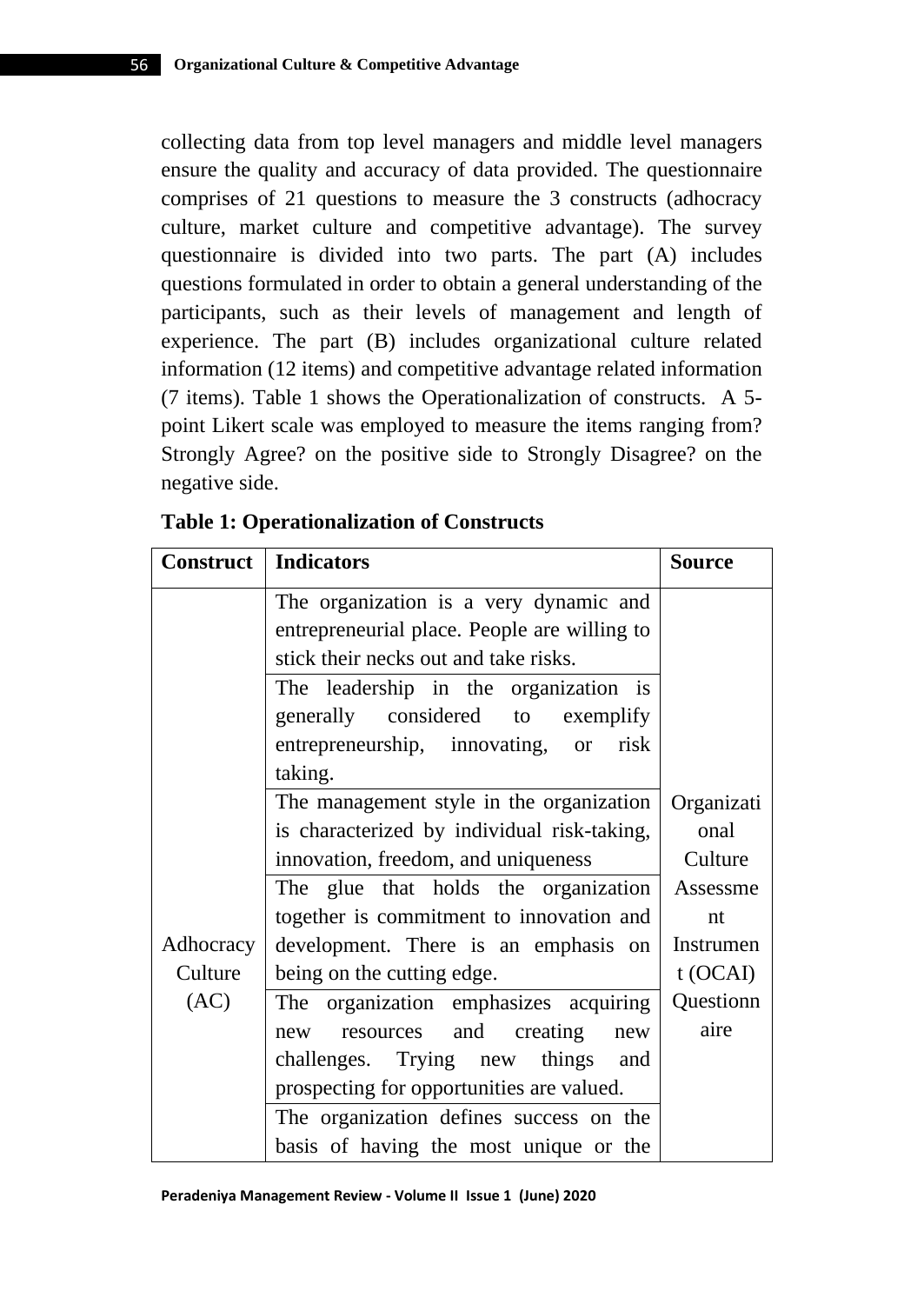|                           | newest products. It is a product leader and      |                    |  |  |  |
|---------------------------|--------------------------------------------------|--------------------|--|--|--|
|                           | innovator.                                       |                    |  |  |  |
|                           | The organization is very results oriented.       |                    |  |  |  |
|                           | A major concern is with getting the job          |                    |  |  |  |
|                           | done. People are very competitive and            |                    |  |  |  |
|                           | achievement oriented.                            |                    |  |  |  |
|                           | The leadership in the organization is            |                    |  |  |  |
|                           | generally considered to exemplify<br>an          |                    |  |  |  |
|                           | aggressive, results-oriented, no-nonsense        |                    |  |  |  |
|                           | focus.                                           |                    |  |  |  |
|                           | The management style in the organization         | Organizati<br>onal |  |  |  |
|                           | characterized<br>by<br>hard-driving<br><i>is</i> | Culture            |  |  |  |
|                           | competitiveness, high demands,<br>and            | Assessme           |  |  |  |
| Market<br>Culture<br>(MC) | achievement.                                     |                    |  |  |  |
|                           | The glue that holds the organization             | nt<br>Instrumen    |  |  |  |
|                           | together is the emphasis on achievement          | $t$ (OCAI)         |  |  |  |
|                           | and goal accomplishment. Aggressiveness          | Questionn          |  |  |  |
|                           | and winning are common themes.                   | aire               |  |  |  |
|                           | The organization emphasizes competitive          |                    |  |  |  |
|                           | actions and achievement. Hitting stretch         |                    |  |  |  |
|                           | targets and winning in the marketplace are       |                    |  |  |  |
|                           | dominant.                                        |                    |  |  |  |
|                           | The organization defines success on the          |                    |  |  |  |
|                           | basis of winning in the marketplace and          |                    |  |  |  |
|                           | outpacing the competition. Competitive           |                    |  |  |  |
|                           | market leadership is key.                        |                    |  |  |  |
|                           | Compared with our competitors, we have           |                    |  |  |  |
|                           | higher profit growth rate.                       |                    |  |  |  |
|                           | Compared with our competitors we have            |                    |  |  |  |
|                           | higher sales revenue growth rate                 |                    |  |  |  |
| Competiti                 | Compared with our competitors we have            | Li and Liu         |  |  |  |
| ve                        | lower operating cost                             | (2014)             |  |  |  |
| Advantage                 | Compared with our competitors we have            |                    |  |  |  |
| (CA)                      | better product and service quality.              |                    |  |  |  |
|                           | Compared with our competitors we have            |                    |  |  |  |
|                           | increasingly higher market share                 |                    |  |  |  |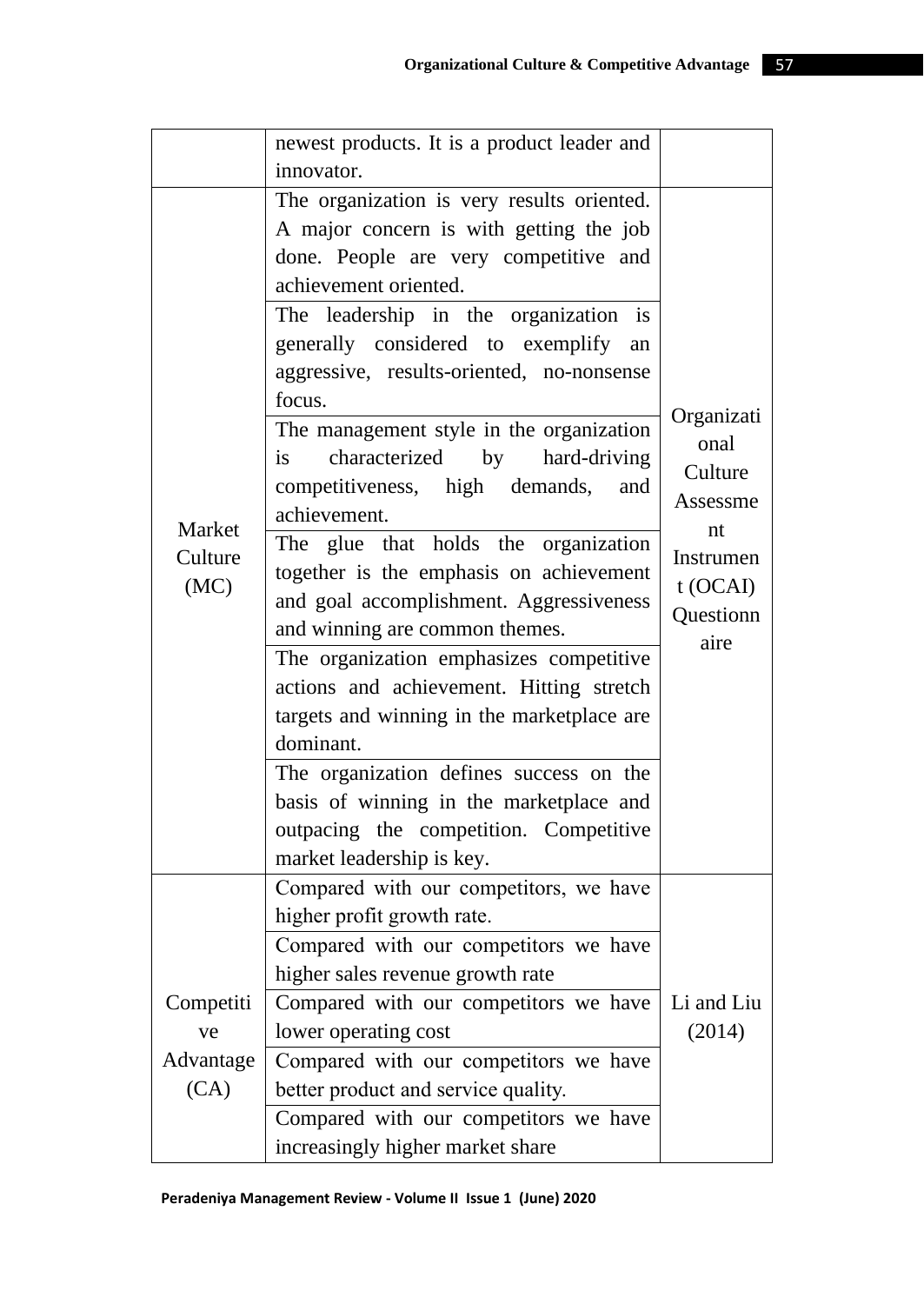| Compared with our competitors we have |
|---------------------------------------|
| more profitable old customers.        |
| Compared with our competitors we have |
| more profitable new customers.        |

*Source: Survey Data, 2019*

Both personal and online methods were used in administrating the survey. Accordingly, 50 questionnaires personally distributed by the researcher among the sample and 200 online questionnaires were sent to respondents via e- mails. Only 184 responses out of 250 were received. Then, the questionnaires were screened and incomplete questionnaires rejected. Accordingly, 167 questionnaires were forwarded for the data analysis. The data was analyzed using Structural Equation Modeling (SEM) with the aid of AMOS (Analysis of Moment Structures) 23.0.

#### **4. Analysis and Results**

A pre-test and a pilot test were conducted to identify potential problems in questionnaire and to correct them. The Cronbach's alpha coefficient of the pilot survey was greater than 0.7 for all constructs which is an acceptable value for a pilot test (Kline, 2011). Multivariate assumptions namely normality, linearity, homoscedasticity and multicollinearity were tested using SPSS 16 and the data was analyzed using Structural Equation Modeling (SEM) with the aid of AMOS (Analysis of Moment Structures) 23.0. The Kaiser-Meyer-Olkin (KMO) was used to measure the adequacy of the sample of the study. KMO results showed that the sample adequacy of all constructs is greater than 0.5 which indicates that the sample is adequate (Malhotra & Dash, 2011). After drawing final measurement model, Cronbach's Alpha values, Average Variance Extracted (AVE) values and Composite Reliability values (CR) were taken to satisfy the reliability and validity requirements. One structural model was drawn to analyze the data and each model was tested with the goodness of fit indices.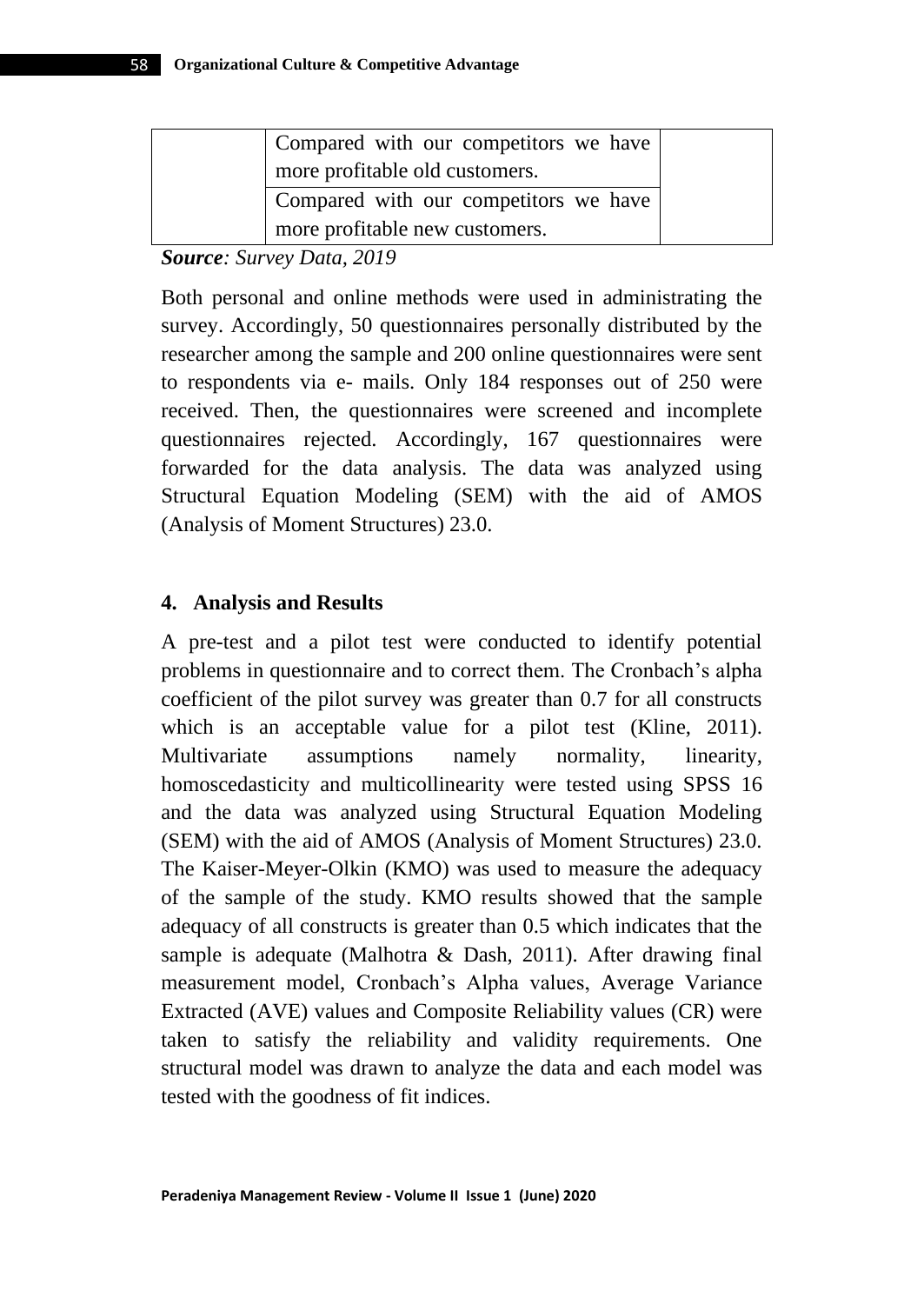#### **4.1 The Measurement Model**

The measurement model "specifies the indicators for each construct, and enables an assessment of construct validity" (Hair et al., 2010). Based on the conceptual model, there are 3 latent variables, namely, adhocracy culture (AC), market culture (MC) and competitive advantage (CA). As the initial measurement model portrayed a poor fit, the model was improving using modification indices. Thus, covariances were drawn between the error terms of several items for improvement purpose. Final measurement model was shown in Figure 2.

According to Hair et al. (2010), researchers should evaluate goodness of fit indices when assessing a fit of a measurement model. Further, he says that use of three to four indices provides adequate model fit and besides the X2 value, one absolute fit index (X2/df/p value/GFI/RMSR/RMSEA), one incremental index (NFI/CFI/TLI/RNI) and one parsimony index (PRATIO/PCFI/PNFI) should be reported. Accordingly, fit indices of initial measurement model  $((\chi 2/df = 2.661, CFI = 0.913, GFI = 0.902, TLI = 0.896,$  $RMSEA = 0.072$ , were found to fit the data reasonably well.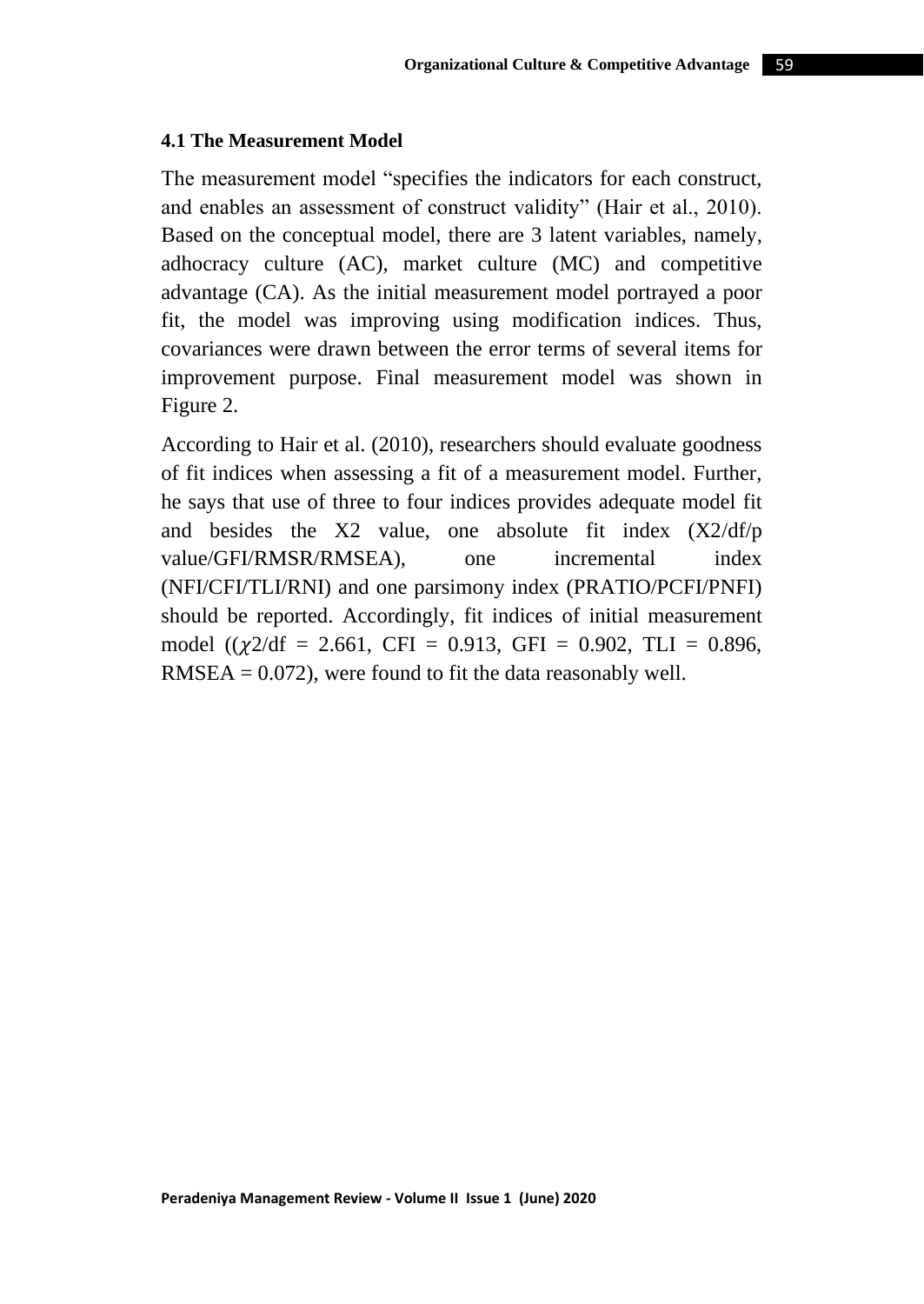

*Source: Survey Data, 2019*

# **Figure 2: Final Measurement Model**

The Confirmatory Factor Analysis (CFA) was used to further test convergent and discriminant validity of the constructs. As explained by Malhotra & Dash (2011), 0.5 or higher factor loading and 0.5 or greater Average Variance Extracted (AVE) assures satisfactory convergent validity. In addition, Composite Reliability (CR) must be 0.7 or higher. Generally, discriminant validity can be ensured if The AVE of all constructs should be higher than the square of the correlation estimates between that construct and all other constructs (Malhotra, 2008). Moreover, the correlation coefficients among the study constructs do not exceed 0.85 (Kline, 2011). Thus, all the constructs in the study represent different concepts. As all of above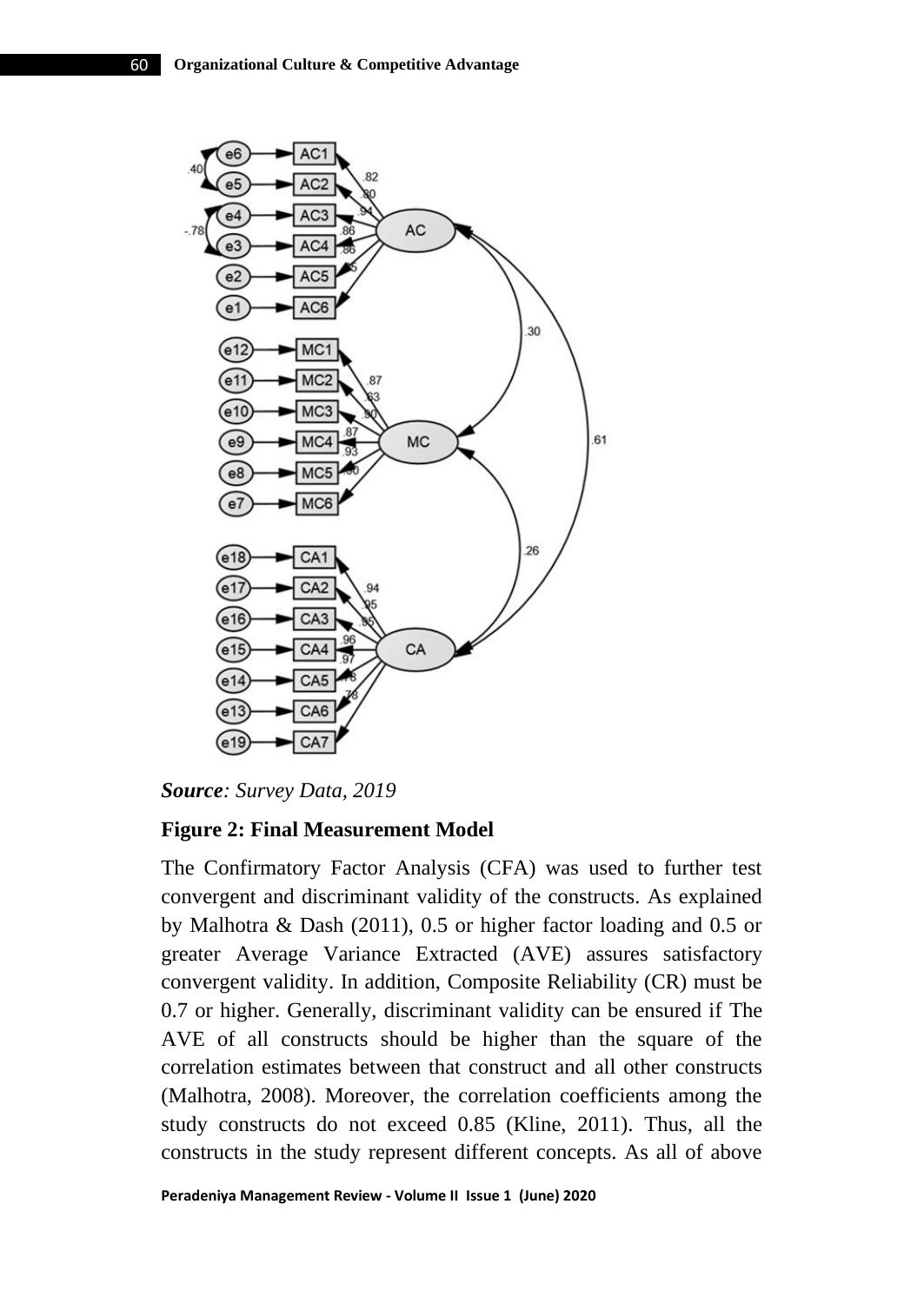requirements are fulfilled, the convergent and discriminant validities are satisfactory as shown in Table 2. Further, to ensure the reliability Cronbach's alpha values also (AC=  $0.863$ , MC=  $0.738$  and CA= 0.864) were calculated for each construct and they are also satisfactory.

|           | <b>AVE</b> | CR   | AC   | MC   | <b>CA</b> |
|-----------|------------|------|------|------|-----------|
| AC        | .785       | .902 | .785 |      |           |
| <b>MC</b> | .876       | .929 | .081 | .876 |           |
| <b>CA</b> | .826       | .960 | .213 | .069 | .826      |

| Table 2: Convergent and discriminant validity |  |  |  |
|-----------------------------------------------|--|--|--|
|-----------------------------------------------|--|--|--|

**Note**: Diagonal entries (in bold) are the square root of AVE for all constructs; sub-diagonal entries are the correlation coefficients estimates between for each construct

#### *Source: Survey Data, 2019*

#### **4.2 The Structural Model**

 Structural model was developed to test the direct relationship between two types of organizational culture [(adhocracy culture (AC) and market culture (MC)] and competitive advantage (CA). Figure 3 shows the output path diagram of the structural model and fit indices of structural model ( $\chi$ 2/df = 2.449, CFI = 0.916, GFI = 0.912,



*Source: Survey Data, 2019*

#### **Figure 3: Final Measurement Model**

**Peradeniya Management Review - Volume II Issue 1 (June) 2020**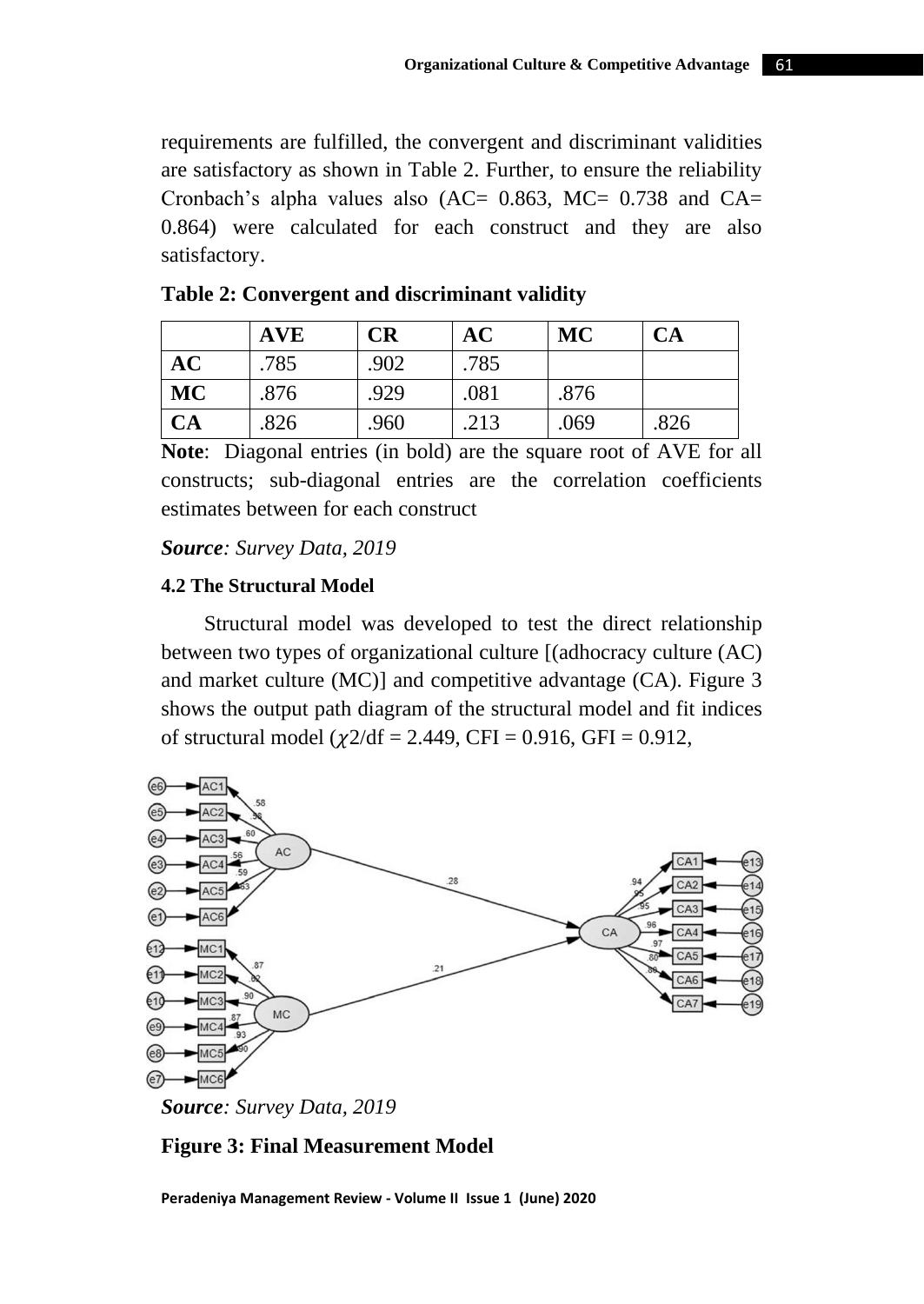$TLI = 0.878$ , RMSEA = 0.069), also were found at satisfactory level. All hypotheses were tested at the 95% confidence level.

As depicted in Figure 3, hypothesis 1 investigates the relationship between adhocracy culture (AC) and competitive advantage (CA). It was hypothesized that there would be a relationship between AC and CA. The result demonstrates positive and significant paths from AC and CA ( $\beta$  = 0.28,  $p = 0.000$ ). Thus, hypotheses 1 is supported. Hypothesis 2 tested the relationship between market culture (MC) and competitive advantage (CA). It was hypothesized that there would be a relationship between MC and CA. The result suggests that the relationship between MC and CA is positive and statistically insignificant ( $\beta = 0.21$ ,  $p = 0.000$ ). Thus, hypothesis 2 is also supported. Table 3 shows the standardized path coefficients, t-values, and the corresponding significance level.

| Path                | <b>Hypothesis</b>                                                                                                          | <b>Standar</b> | p-value   | <b>Result</b> |
|---------------------|----------------------------------------------------------------------------------------------------------------------------|----------------|-----------|---------------|
|                     |                                                                                                                            | dized          |           |               |
|                     |                                                                                                                            | $co-$          |           |               |
|                     |                                                                                                                            | efficient      |           |               |
| $AC \rightarrow CA$ | H1: Adhocracy culture<br>has significant effect on<br>the<br>competitive<br>advantage in the ICT<br>industry in Sri Lanka. | 0.28           | $0.000**$ | Accept        |
| $MC \rightarrow CA$ | H2: Market culture has<br>significant effect on the<br>competitive advantage<br>in the ICT industry in<br>Sri Lanka.       | 0.21           | $0.000**$ | Accept        |

\*\*  $P < 0.05$ 

*Source: Developed by the Researcher*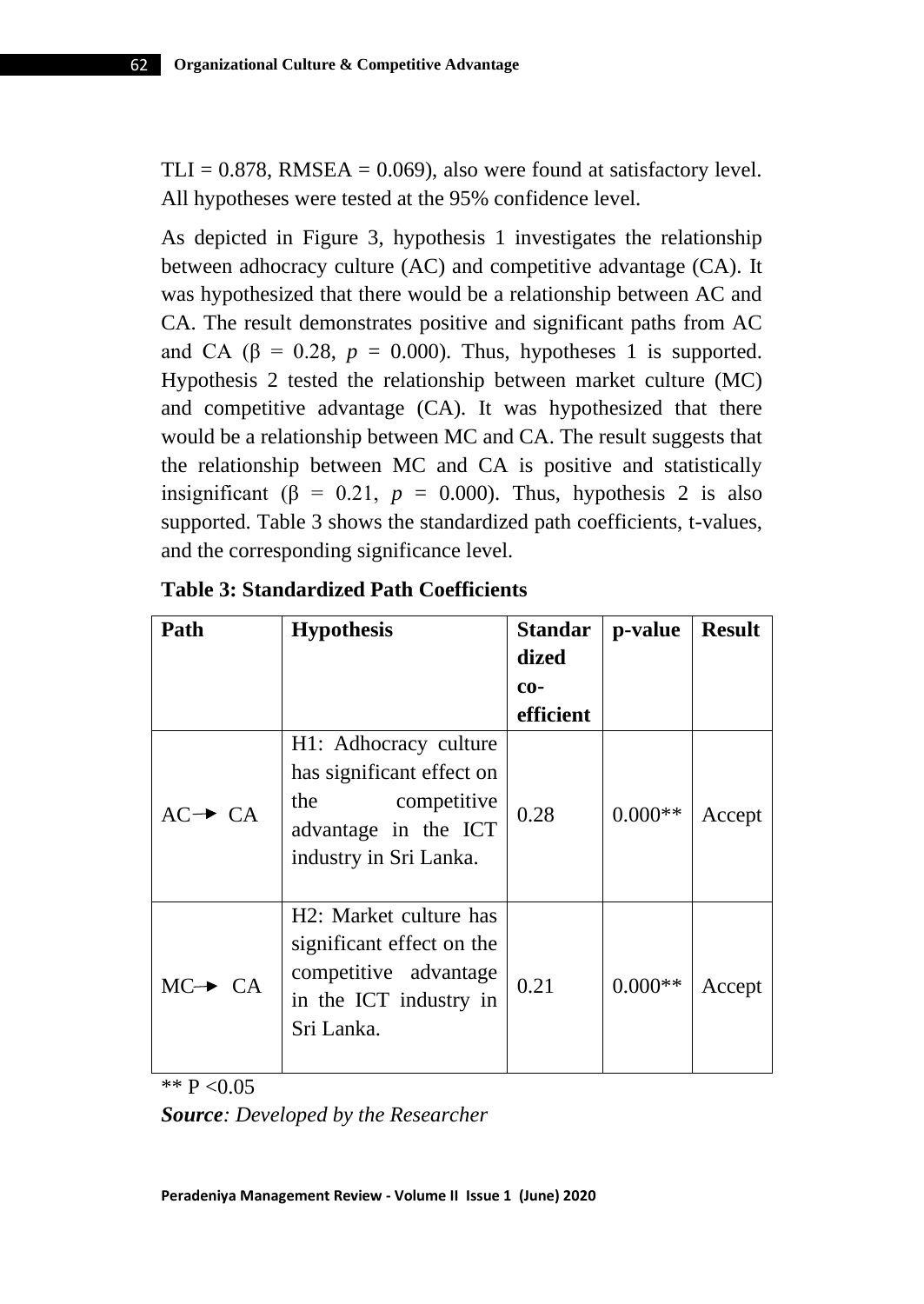Data was collected from the managers who belonged to upper level management level and middle level management level. Out of 167 of respondents, 46 (28%) respondents belonged to the upper level management while 121 (72%) belong to middle level management. In addition to that, data was collected about the length of experience of respondents of a firm in which they currently work. Out of 167 respondents, no any response received from respondents who have experience less than one year. Most of the respondents in the sample (57%) have 1- 3 years of working experience in the particular firm, while 31% of respondents have experience of 4-6 years and also sample represents 12% of those who have more than 6 year category. The aim was collecting those data was to enhance the quality of data (Kuar and Metha, 2017; Li and Liu, 2014). If respondents belong to middle or upper level, they are aware of the constructs that the researcher measured namely organizational culture and competitive advantage. They are very subjective and sensitive areas of a firm. Further, respondents should have at least 1 year experience to familiarize with the constructs in a particular firm. Thus, the researcher has collected the data about level of management and length of experience of respondents.

Research objective is to explore impact of organizational culture that has on competitive advantage in Information Communication Technology (ICT) industry in Sri Lanka considering the two categories of cultures namely, adhocracy culture and market culture. The empirical evidences indicate that both adhocracy culture and market culture have positive impact on competitive advantage in ICT industry in Sri Lanka. Finding is consistent with the previous studies. Almuslamani and Daud (2018) showed that the adhocracy culture and the market culture have significant and positive effect on sustainable competitive advantage. More importantly, adhocracy culture shows the more impact on competitive advantage than market culture in ICT industry in Sri Lanka. Previous studies also have emphasized the importance of creativity, innovation and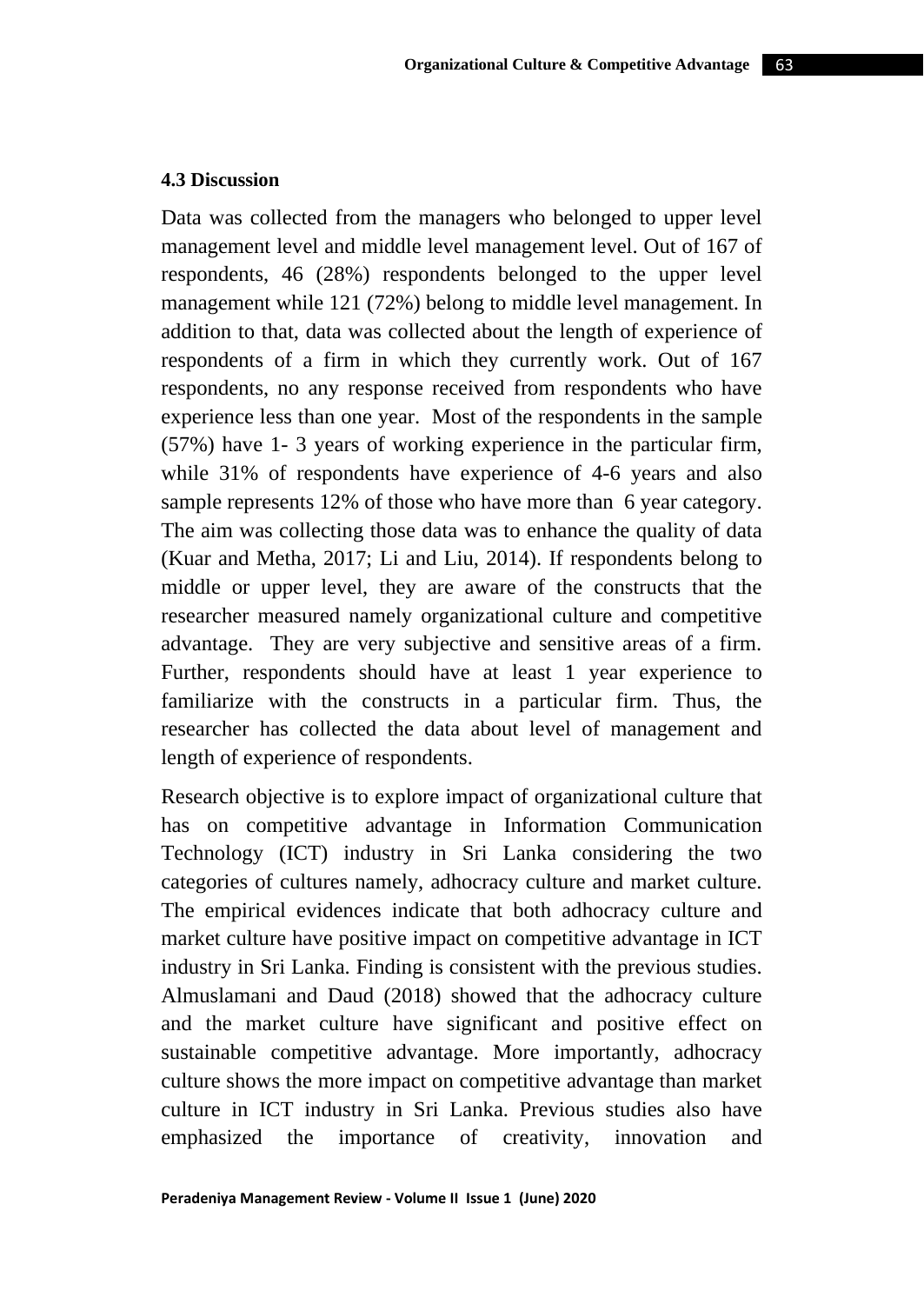organizational learning which are some of characteristics of adhocracy culture to achieve sustainable competitive advantage. Dahlgaard (2010) highlighted that right culture ensuring on customer care, creativity, innovation, organizational learning, team working should be established to produce organizational innovation and achieve sustainable competitive advantage at the organizational level. As mentioned at the outset, Sri Lankan ICT sector is growing rapidly and it focuses more exports. In order to cater for export market and compete in world market, ICT sector should take into consideration more innovations. That's why adhocracy culture is more important for organization in ICT industry.

Moreover, Obaji, Cross and Olaolou (2017) also found that there was a significant positive relationship between organizational Culture and organizational performance. As per Sengottuvel and Aktharsha (2016) organizational culture produces positive influence on organizational performance and further they highlighted that if IT firms are able to have Effective and healthy organizational culture, there will be enhancement in the organizational performance.

## **5. Conclusion**

This study aims to explore impact of organizational culture that has on competitive advantage in Information Communication Technology (ICT) industry in Sri Lanka considering the two categories of cultures namely, adhocracy culture and market culture. This research uses survey method to know the influence of adhocracy culture and market culture on competitive advantage. Based on the results of hypotheses testing and discussion as mentioned above, it can be concluded research results as, adhocracy culture significantly impact on competitive advantage in ICT industry in Sri Lanka and market culture also significantly impact on competitive advantage in ICT industry in Sri Lanka with adhocracy culture having the more impact.

This study makes important contributions to the literature in terms of providing a more fine grained understanding of organizational culture and competitive advantage. The conceptual model developed in this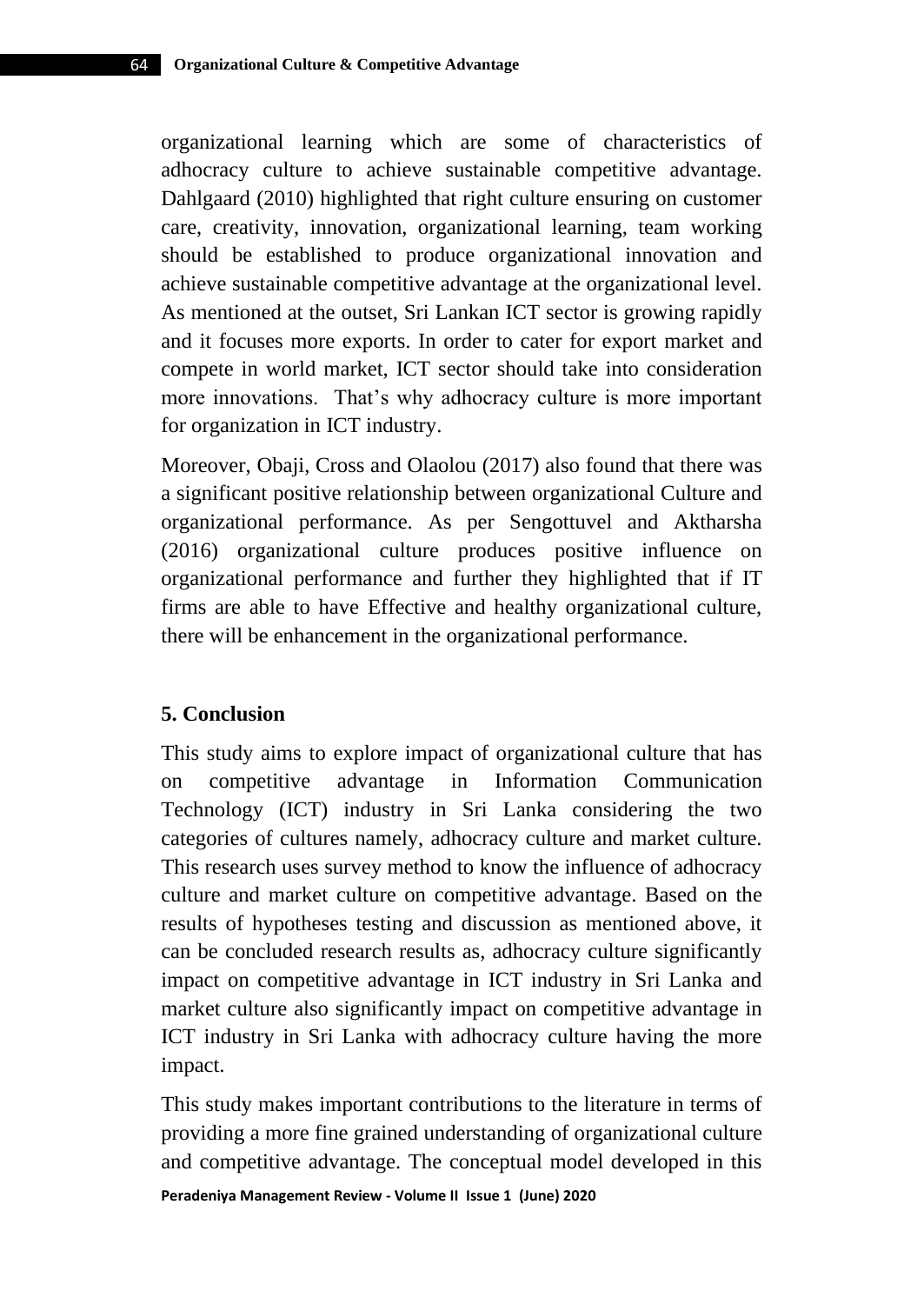study can be used for examine the relationship among above mentioned variables in different industries and countries. There was dearth of studies in the area of organizational culture in Sri Lankan context. Thus, this study contributes to fill the contextual gap also.

The findings of the current study reveal that organizational culture is a source of competitive advantage in ICT firms in Sri Lanka. Therefore, managers of ICT firms are able to adopt characteristics of adhocracy culture and market culture for their organization. Flexibility, external focus, commitment to experimentation and innovation, long-term emphasis, individual initiative and freedom can be adopted from adhocracy culture and external focus, result orientation, long-term focus, market leadership, hard-driving and competitiveness also can be adopted from market culture. In addition, managers are able to achieve more competitive advantage if they adapt the characteristics of adhocracy culture according to the findings.

Although the Sri Lankan IT/BPM industry contributes to the Sri Lankan economy, further extending that contribution is must as a developing nation. To compete with international market, considering agility, cost, a niche talent base, ethics, and cultural adoptability is vital as per Sri Lankan IT/BPM industry review (2014). Specially to incorporate agility and cultural adaptability to Sri Lankan ICT firms, charcteritics of adhocracy culture and market culture play a bigger role.

This study has several limitations too and they create directions for future research. The proposed study has inherent limitations in measuring constructs such as organizational culture and competitive advantage which are essentially subjective constructs. This study is a cross sectional study. The variables that the researcher used can be studied deeply, if the researcher would have used longitudinal study since variables are changing overtime especially organizational culture. Further, this study is prone to common method bias because the same respondents answered the dependent variable that answered the independent variable.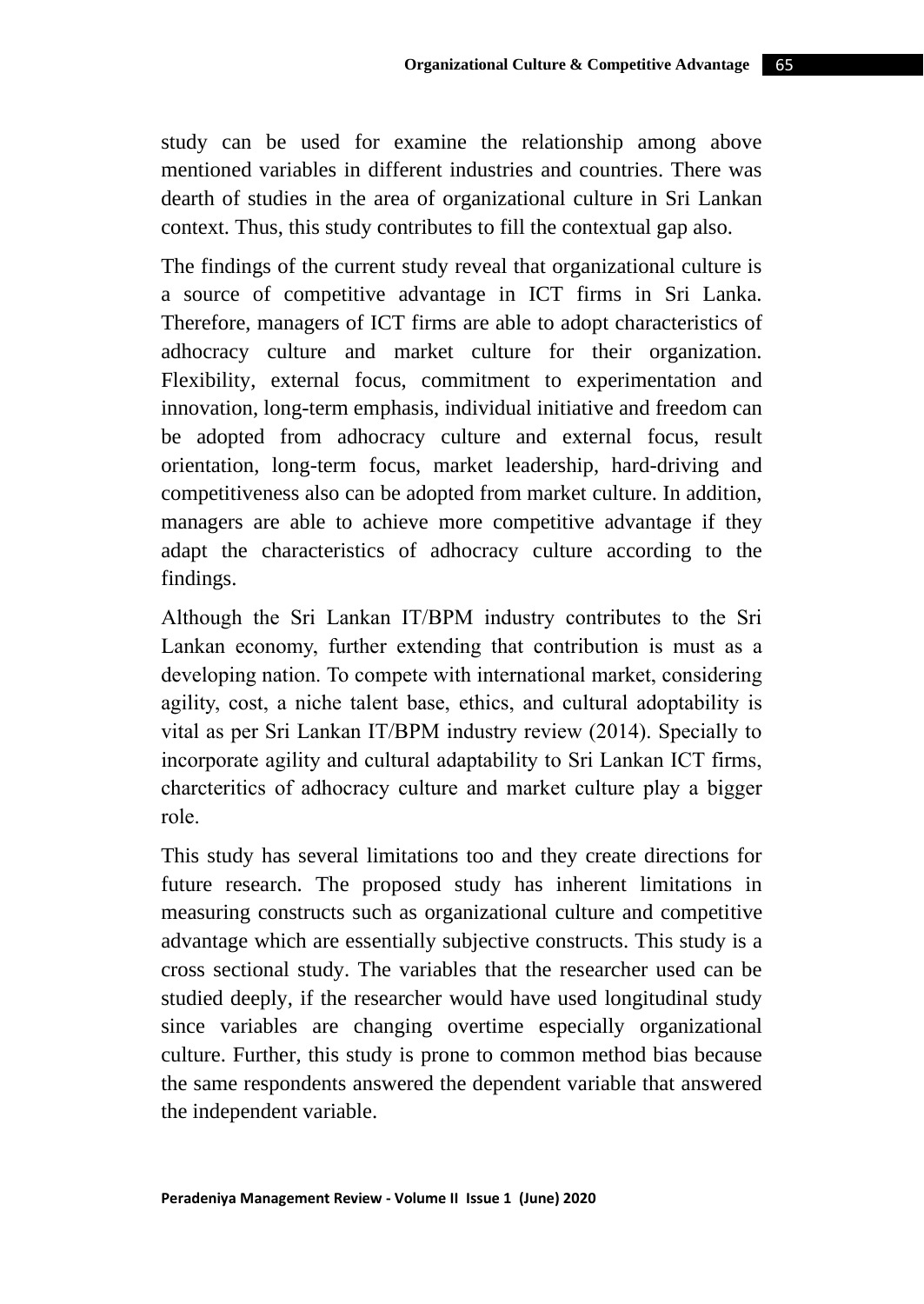#### **References**

- Almuslamani, H.A. and Daud, S. (2018). Organizational Culture and Sustainable Competitive Advantage in Manufacturing Companies in Bahrain. *Applied Mathematics and Information Sciences,* Vol. 2 No 2, pp. 431-440.
- Barney, J. (1991). Firm Resources and Sustained Competitive Advantge. *Journal of Management*, Vol. 16, pp. 99-120.
- Barney, J. B. (1986). Organizational Culture: Can it Be a Source of Sustained Competitive Advanatge?. *The Academy of Management Review,* Vol.11 No 3, pp. 656-665.
- Cameran, K. S. and Quinn, R. E. (1999). *Diagnosing and changing organizational culture:Based on the value competing framewor,* United States of America: Addison-Wesley.
- Cameron, K. S. and Quinn, R. E. (2011). *Diagnosing and Changing Organizational Culture: Based on the Competing Values Framework.* 3 rd edn. San Francisco: Jossey-Bass.
- Daft, L. D. (2012). *New Era of Management*. 10<sup>th</sup> edn. South-Western: Cengage Learning.
- Dahlgaard-Park, S. M. and Dahlgaard, J. J. (2010). Organizational learnability and innovability: a system for assessing, diagnosing and improving innovations. *International Journal of Quality and Service Science ,* Vol. 2 No 2, pp. 153-174.
- Demir, C., Ayyildiz Unn, A. N. and Erturk, E. (2011). Diagnosing the organizational culture of a Turkish pharmaceutical company based on the competing values framework. *Journal of Business Economics and Management ,* Vol.12 No 1, pp. 197-217.
- Deshpande, J. U., Farley, J. U., Webster , F. E. and Jr. (1993). Corporate Culture, Customer Orientation, and Innovativeness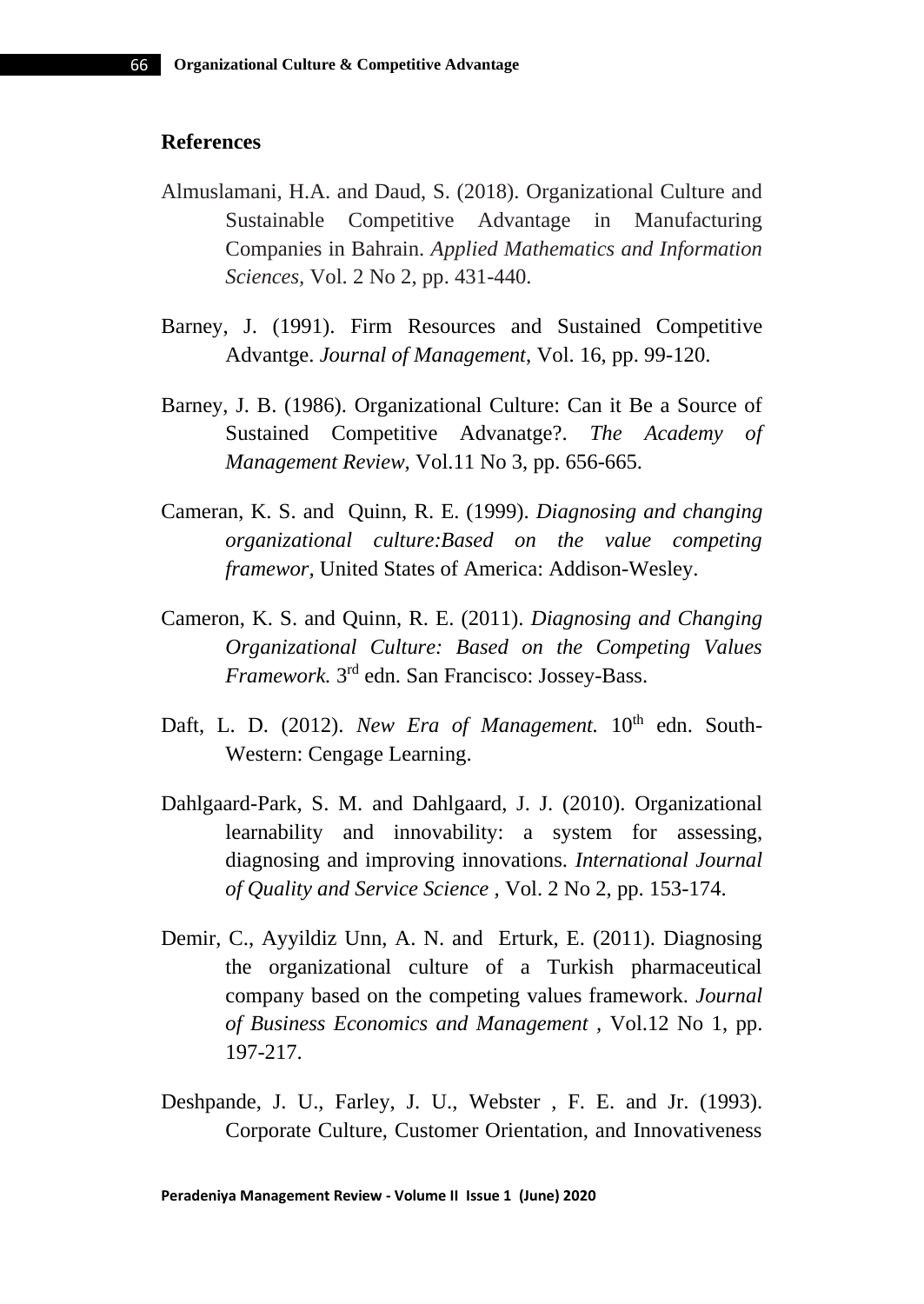in Japanese Firms: A Quadrad Analysis. Vol. 57 No 1, pp.23- 37.

- Deshpande, R., Webster, F. E. and Jr. (1989). Organizational culture and marketing: defining the research agenda. *Journal of Marketing ,* Vol.53 No 1, pp.3-15.
- Destler, K. N. (2016). Creating a performance culture: incentives,culture and organizational change. *American Review of Public Administration , Vol. 46 No* 2, pp. 201-225.
- Foss, J. N., Lyngsie, J. and Zahra, A. S. (2013). The role of external knowledge sources and organizational design in the process of opportunity exploitation. *Strategic Management Journal*, Vol. 32, No. (12), pp. 1453-1471.
- Ginevicius, R. and Vaitkunaite, V. (2006). Analysis of organizational culture dimensions impacting performance. *Journal of Business Economics and Management,* Vol. 7 No 4, pp. 201- 211.
- Hair, J. F., Black, W. C., Babin, B. J. and Anderson, R. E. (2010). Maultivariate Data Analyis. 7<sup>th</sup> edn. Pearson Prentice Hall.
- Howard, L. W. (1998). Validating the competing values model as a representation of organizational culture. *The International Journal of Organizational Analysis*, Vol. 6 No 3, pp. 231-250.
- Information and Communication Technology Agency in Sri Lanka. (2013). *National ICT Workforce Survey-2013.* Retrieved from www.icta.lk: [http://srilankaitbpm.com/wp](http://srilankaitbpm.com/wp-content/uploads/2015/10/ICT-Workforce-Survey-Report-2013.pdf)[content/uploads/2015/10/ICT-Workforce-Survey-Report-](http://srilankaitbpm.com/wp-content/uploads/2015/10/ICT-Workforce-Survey-Report-2013.pdf)[2013.pdf.](http://srilankaitbpm.com/wp-content/uploads/2015/10/ICT-Workforce-Survey-Report-2013.pdf)
- Johnson , G., Scholes, K. and Whittington, R. (2008). *Exploring corporate strategy,* 8 th edn. Harlow: Pearson Education Limited.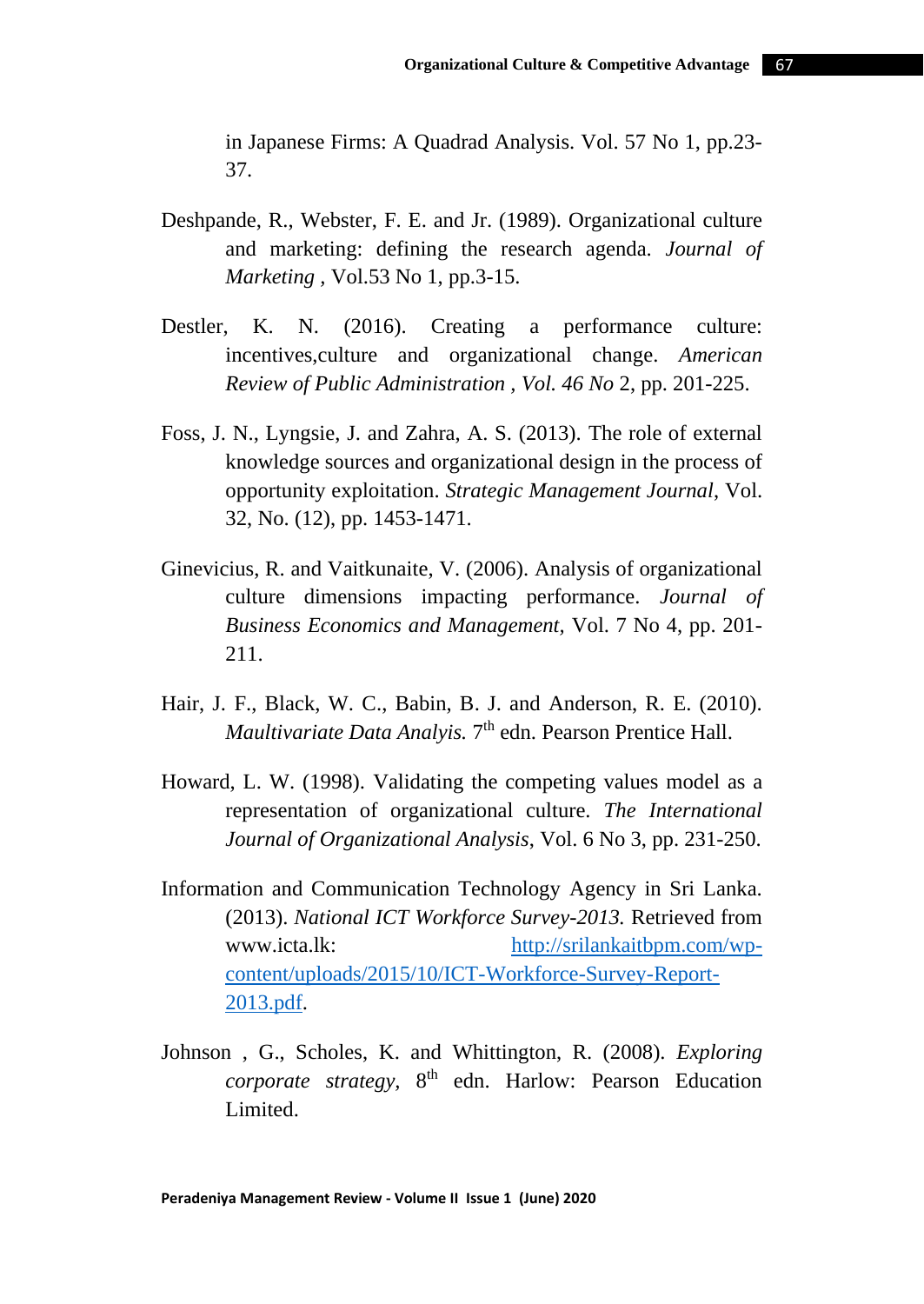- Kline, R. B. (2011). *Principles and practice of structural equation modeling*, 3rd edn. New York: The Guilford Press.
- Kuar, V. and Metha, V. (2016(a)). Knowledge-based dynamic capabilities A new perspective for achieveing global competitiveness in IT sector. *Pacific Business Review International ,*Vol. 1 No 3, pp. 96-106.
- Kaur, V. and Metha, V. (2017). Dynamic Capabilities for Competitive Advanatge Paradigm. *Paradigm*, Vol. 21, No 1,pp. 31-51.
- Li, J. and Liu, D. (2014). Dynamic capabilities, environmental dynamism, and competitive advanatge: Evidence from China. *Journal of Business Research* , Vol.1 No.7, pp. 1-7.
- Ma, H. (2000). Competitive advanatge and firm performamce. *Competitiveness Review: An International Business Journal Incorporating Journal of Global Competitiveness,* Vol. 10 No 2, pp. 15-32.
- Malhotra, N. K. and Dash, S. (2011). *Marketing Research an Applied Orientation.* Pearson Publishing.: London.
- Maximini, D. (2015). *The Scrum Culture, Management for Professionals.* Switzerland: Springer International Publishing.
- Newbert, S. L. (2008). Value, rareness, competitive advanatge, and performance: a conceptual level empirical investigation of the resource-based view of the firm. *Strategic Management Journal,* Vol. 29 No 7, pp.745-768.
- Obaji, N.O., Cross,D.O. and Olaolu D. (2017). Impact of rganisational culture and strategic management on organizational performance. *International Journal of Science Technology and Management,* Vol. 6 No 09, pp. 19-30.
- Penrose, E. T. (1952). Biological analogies in the theory of the firm" *American Economic Review.* Vol.42, pp. 804-819.

**Peradeniya Management Review - Volume II Issue 1 (June) 2020**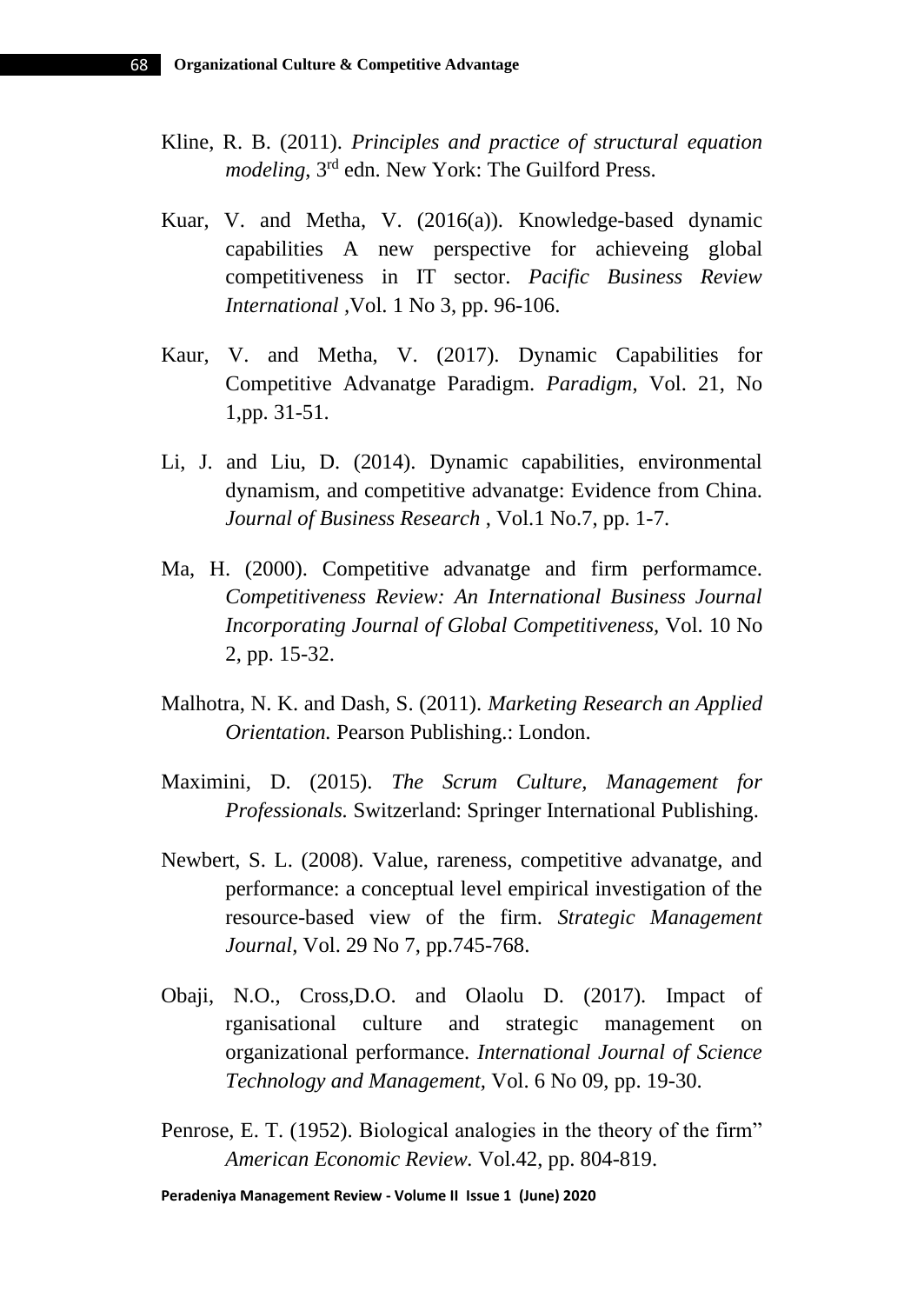- Peteraf, M. A. and Barney, J. B. (2003). Unraveling the resource based tangle. *Managerial and Decision Economics ,* Vol. 24 No 4, pp. 309-323.
- Peters, M. D., Wieder, B., Sutton, S. G. and Wakefield, J. (2016). Business intellegence systems usein performance measurement capabilities:Implications for enhanced competitive advantage. *International Journal of Accounting Information Systems,* Vol 21, pp.1-17.
- Polychroniou, P. and Trivellas, P. (2018). The impact of strong and blanced organizational cultures on firm performance:Assessing moderated effects. *International Journal of Quality and Service Sciences ,* Vol. 10 No 1, pp. 16-35.
- Porter, M. E. (1985). *Competitive Advanatge: Creating and sustaining superior performance.* New York: The Free Press.
- Quinn, R. E. and Kimberly, J. R. (1984). Paradox, planning, and perseverance: guidlines for managerial practices. *New futures: The Challenge of Managing Corporate Transitions*, pp.295- 313.
- Ray, G., Barney, J. B. and Muhanna, W. A. (2004). Capabilities, business processes, and competitive advanatge: choosing the dependent variable in empirical tests of the resource-based view. *Strategic Management Journal ,*Vol. 25 No 1, pp.23-37.
- Remenyi, D. (2002). Research strategies–beyond the differences. *Electronic Journal of Business Research Methods,* Vol.1 No 1, pp. 38-41.
- Sadri, G. and Lees, B. (2001). Developing corporate culture as a competitive advanatge. *Journal of Management Development,*  Vol. 20 No 10, pp.853-859.